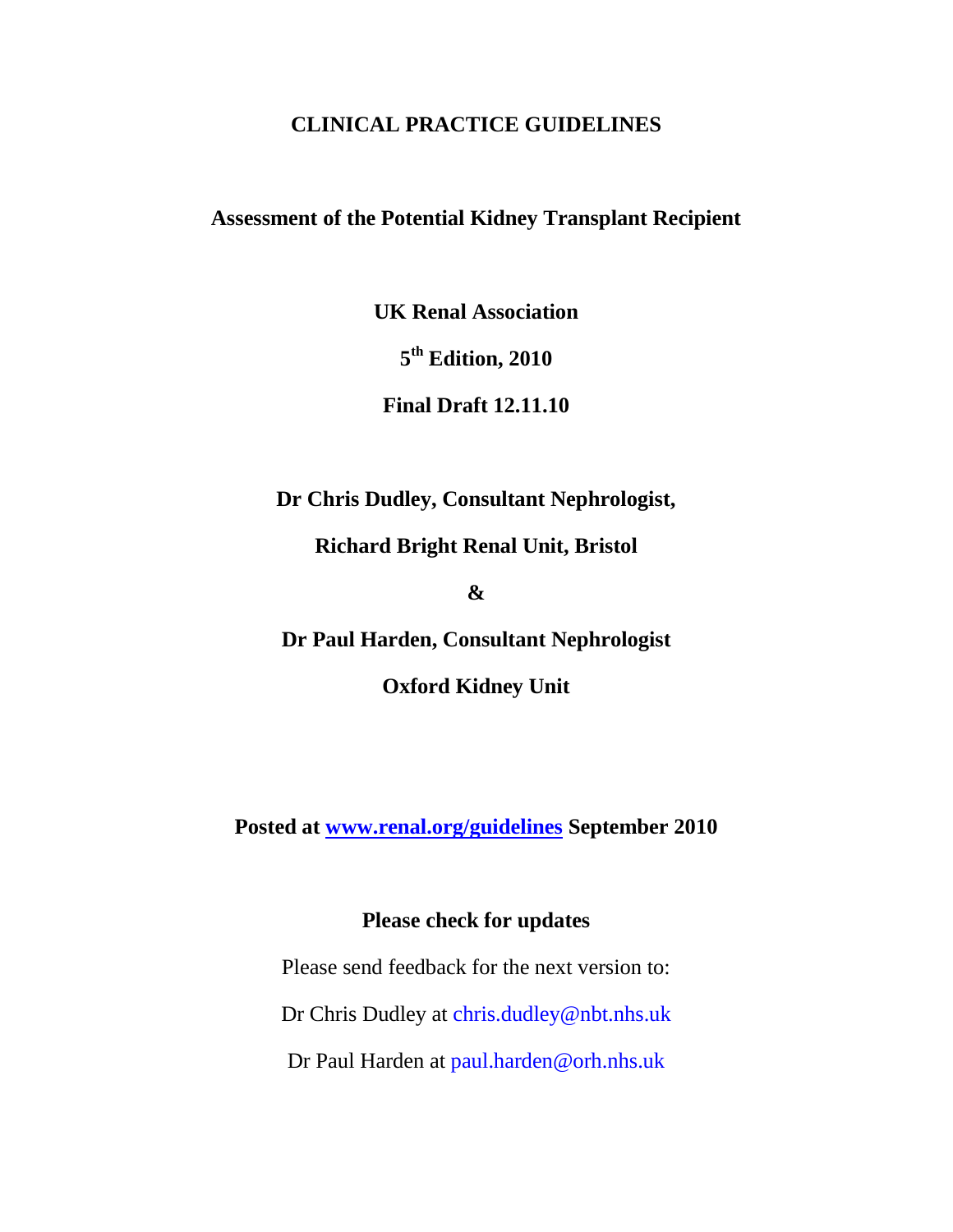# **Contents**

# **Introduction**

# **Summary of clinical practice guidelines for assessment of the renal transplant recipient**

- 1. Access to renal transplantation (Guidelines 1.1 1.9)
- 2. Evaluation, selection and preparation of the potential transplant recipient (Guidelines 2.1 - 2.9)

# **Summary of audit measures for assessment of the renal transplant recipient**

(Audit measures 1-13)

# **Rationale for clinical practice guidelines for assessment of the renal transplant recipient**

- 1. Access to renal transplantation (Guidelines 1.1- 1.9)
- 2. Evaluation, selection and preparation of the potential transplant recipient (Guidelines 2.1- 2.9)

# **Acknowledgements**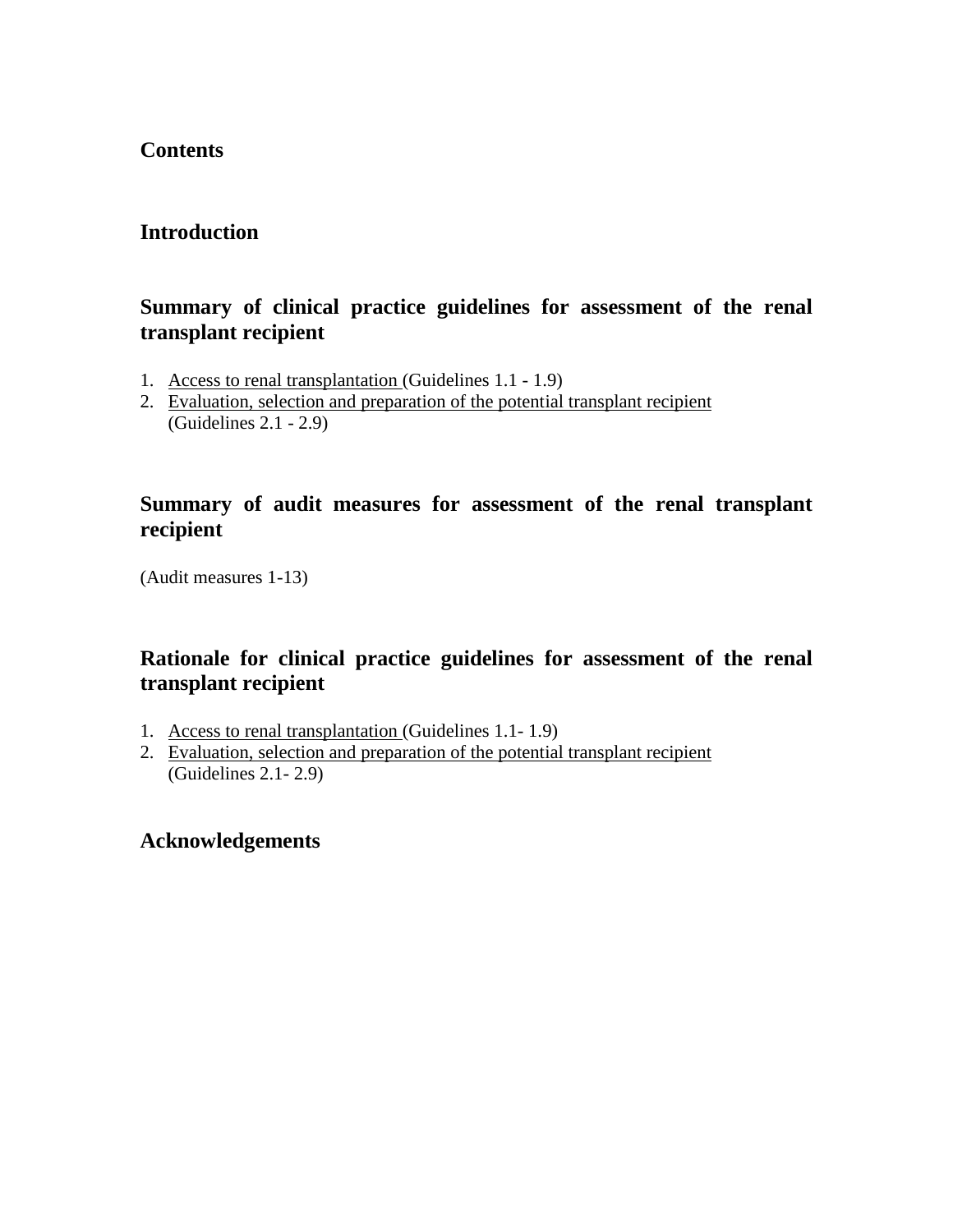## **Introduction**

This clinical practice guideline addresses access to kidney transplantation together with the evaluation, selection and preparation of the potential kidney transplant recipient. Guidance on the medical management of the kidney transplant recipient is provided in another module of the Renal Association guidelines available at www.renal.org. Readers should refer to the joint British Society for Histocompatibility and Immunogenetics/British Transplantation Society document for guidelines on the detection and characterization of HLA antibodies in renal transplantation (www.bts.org.uk/standards-and-guidelines.htm) 1 . In this guideline Chronic Kidney Disease Stage 5 (CKD 5) includes pre-dialysis and transplant patients with eGFR < 15 ml/min/1.73m<sup>2</sup> as well as patients on dialysis i.e. CKD 5, CKD 5T and CKD 5D. This guideline is an updated version of the Renal Association guidance developed by the same lead co-authors published in 2007 and is based on a review of the literature between 2007 and 2010. Where evidence was available from RCTs and systematic reviews recommendations were based on these publications. Where there was a lack of evidence from high-quality studies, recommendations were based on the best available evidence taking in account the previous clinical practice guidelines on evaluation of the potential kidney transplant recipient from North America<sup>2</sup> and the European Renal Best Practice  $(ERBP)$  guidelines for renal transplantation<sup>3</sup>. The recommendations in this update have been graded using the modified GRADE system to indicate both the strength of each recommendation (strong or weak) and level of evidence for the recommendation  $(A-D)^{4,5}$ . These guidelines on the assessment of the potential kidney transplant recipient have been endorsed by the British Transplantation Society.

#### **References**

1. www.bts.org.uk/standards-and-guidelines.htm

2. Kasiske BL, Cangro CB, Hariharan S, et al. The evaluation of renal transplant candidates: clinical practice guidelines. Am J Transplant 2001;1:Suppl 2

3. Berthoux F, Abramowicz D, Bradlet B, et al. European best practice guidelines for renal transplantation (Part 1). Nephrol Dial Transplant 2000;15:Suppl 7

4. Guyatt GH, Oxman AD, Vist GE, et al. GRADE: an emerging consensus on rating quality of evidence and strength of recommendations. BMJ 2008;336:924-926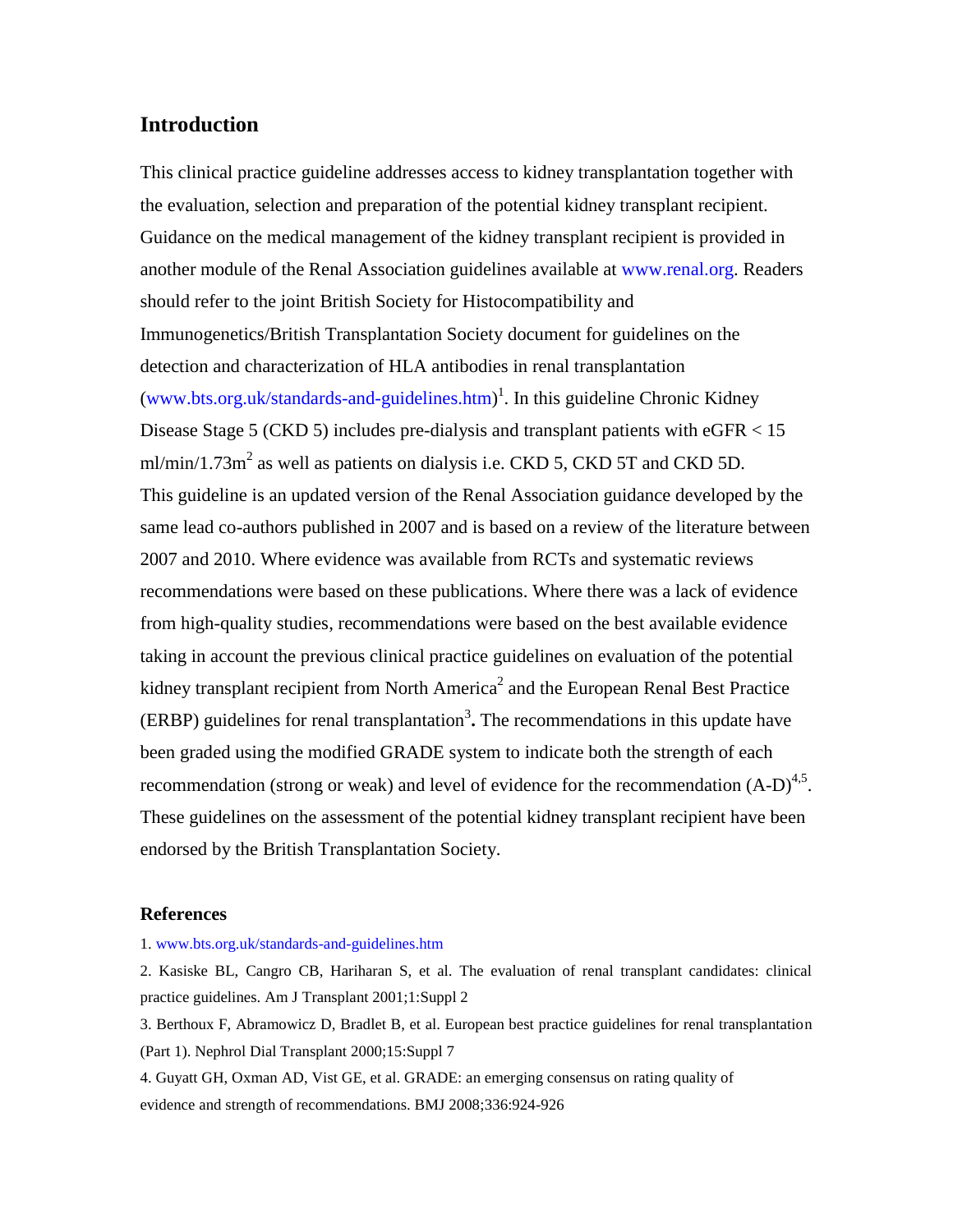5. Uhlig K, MacLeod A, Craig J et al. Grading evidence and recommendations for clinical practice guidelines in nephrology. A position statement from Kidney Disease: Improving Global Outcomes (KDIGO). Kidney Int 2006;70:2058-2065

# **Summary of clinical practice guidelines for assessment for renal transplantation**

**1. Access to renal transplantation (Tx) (Guidelines Tx 1.1 – 1.9)** 

## **Guideline 1.1 – Tx : Access to renal transplantation**

We recommend that kidney transplantation should be the renal replacement therapy of choice for patients with chronic kidney disease stage 5 who are considered fit for major surgery and for chronic immunosuppression. All patients predicted to have an increased life expectancy post-transplantation should be assessed for transplantation. Placement on the transplant waiting list will be limited by individual co-morbidity and prognosis.  $(1A)$ 

#### **Guideline 1.2 – Tx : Access to renal transplantation**

We recommend that living donor transplantation should be considered the treatment of choice for all patients suitable for renal transplantation when there is an appropriate donor. (1A)

#### **Guideline 1.3 – Tx : Access to renal transplantation**

We recommend that patients with progressive deterioration in renal function suitable for transplantation should be placed on the national transplant list within six months of their anticipated dialysis start date. Pre-emptive transplantation should be the treatment of choice for all suitable patients whenever a living donor is available. (1A)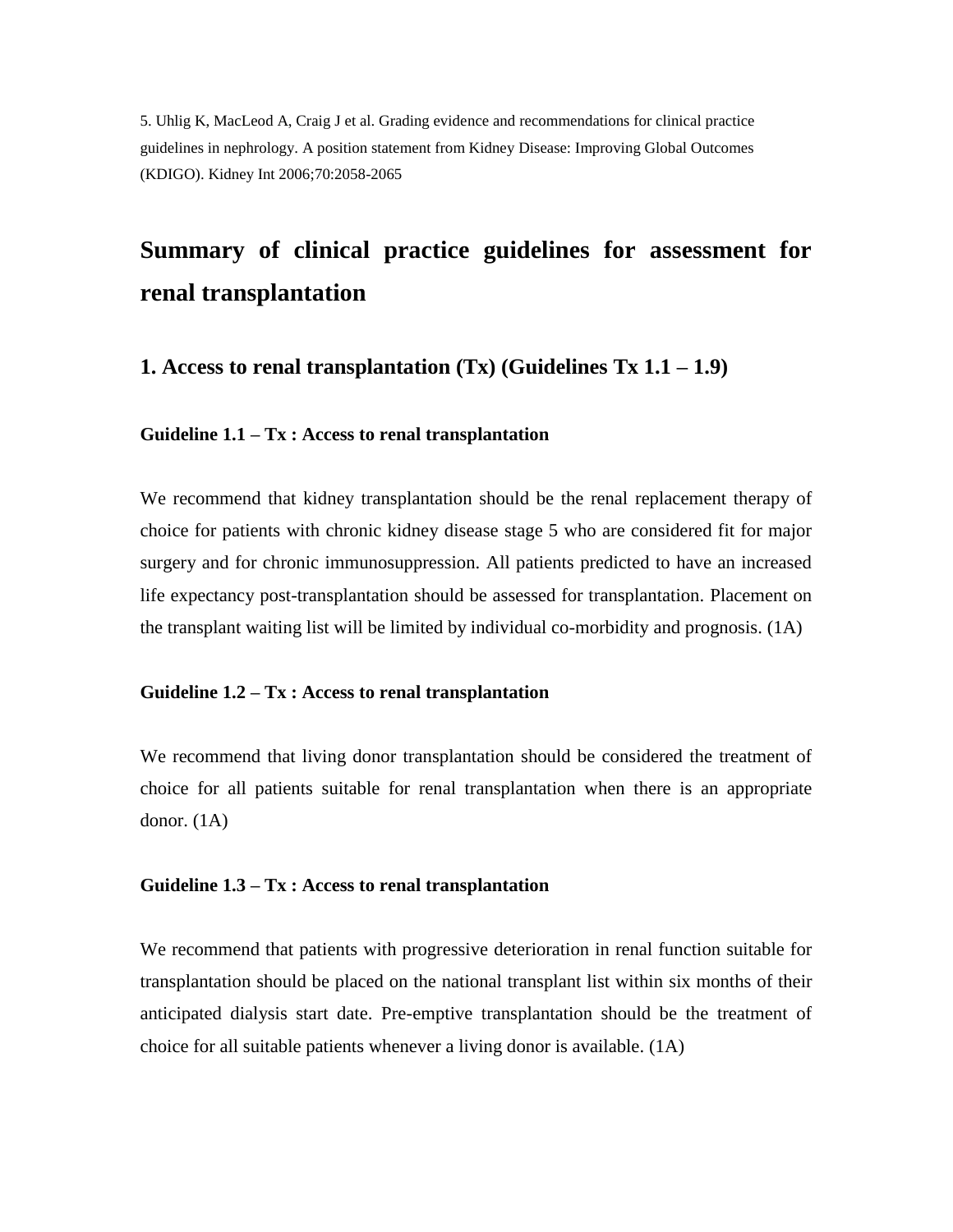#### **Guideline 1.4 – Tx : Access to renal transplantation**

We recommend that there must be demonstrable equity of access to deceased donor kidney transplantation irrespective of gender, ethnicity or district of residence. (1A)

#### **Guideline 1.5 – Tx : Access to renal transplantation**

We recommend that age is not a contra-indication to transplantation but age related comorbidity is an important limiting factor. (1B)

#### **Guideline 1.6 – Tx : Access to renal transplantation**

We recommend that all transplant units should have written criteria for acceptance on to the waiting list. The benefits and potential risks associated with transplantation should be fully explained both verbally and in writing. Potential transplant recipients should be informed of all donor options including living related and unrelated donation. (1C)

## **Guideline 1.7 – Tx : Access to renal transplantation**

We recommend that all CKD 5 patients and CKD 4 patients with progressive disease should have their suitability for transplantation assessed annually and that appropriate patients should be referred to a transplant centre. When transplantation is considered inappropriate the reason(s) should be documented. Patients should be placed on, or removed from the waiting list only after discussion and agreement with the nephrologist, transplant surgeon and the patients themselves according to local practice. (1C)

## **Guideline 1.8 – Tx : Access to renal transplantation**

We recommend that the care of the renal transplant recipient is best undertaken by a multi-disciplinary team. (1C)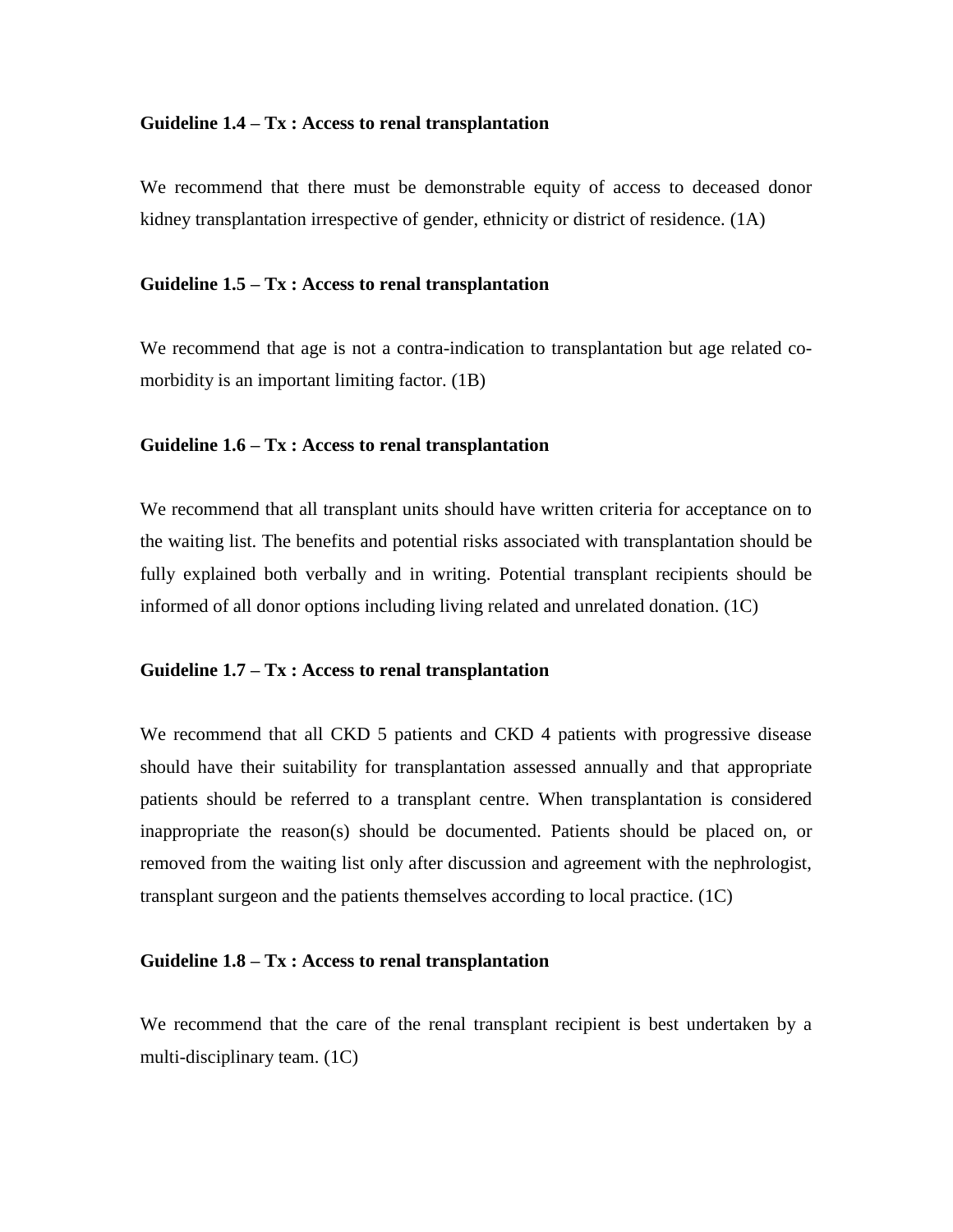#### **Guideline 1.9 – Tx : Access to renal transplantation**

We recommend that simultaneous kidney-pancreas transplantation or living donor renal transplantation is the treatment of choice for patients with Type 1 diabetes mellitus who are suitable for renal transplantation. (1B)

# **2. Evaluation, selection and preparation of the potential transplant**  recipient  $(Tx)$  (Guidelines  $Tx \, 2.1 - 2.9$ )

#### **Guideline 2.1 – Tx : Pre-transplant assessment**

We recommend that the object of pre-transplant assessment is: a) to ensure transplantation is technically possible; b) to ensure the recipient's chances of survival are not compromised by transplantation; c) to ensure that graft survival is not limited by premature death (maximum benefit obtained from a limited resource); d) to ensure preexisting conditions are not exacerbated by transplantation; e) to identify measures to be taken to minimise peri- and post-operative complications; f) to inform patients of the likely risks and benefits of transplantation. (1C)

#### **Guideline 2.2 – Tx : Pre-transplant cardiac assessment**

We suggest that there is no compelling evidence that in ESRD patients pretransplantation screening tests for coronary artery disease in asymptomatic patients is effective in preventing future cardiac events or reducing mortality after transplantation. Until better evidence emerges, screening tests may be best used to identify high-risk patients for exclusion from the transplant waiting list. (2C)

#### **Guideline 2.3 – Tx : Preparation of the renal transplant recipient**

We suggest that the use of pre-operative beta-blockers may be considered in patients at high cardiovascular risk undergoing renal transplantation but should be introduced at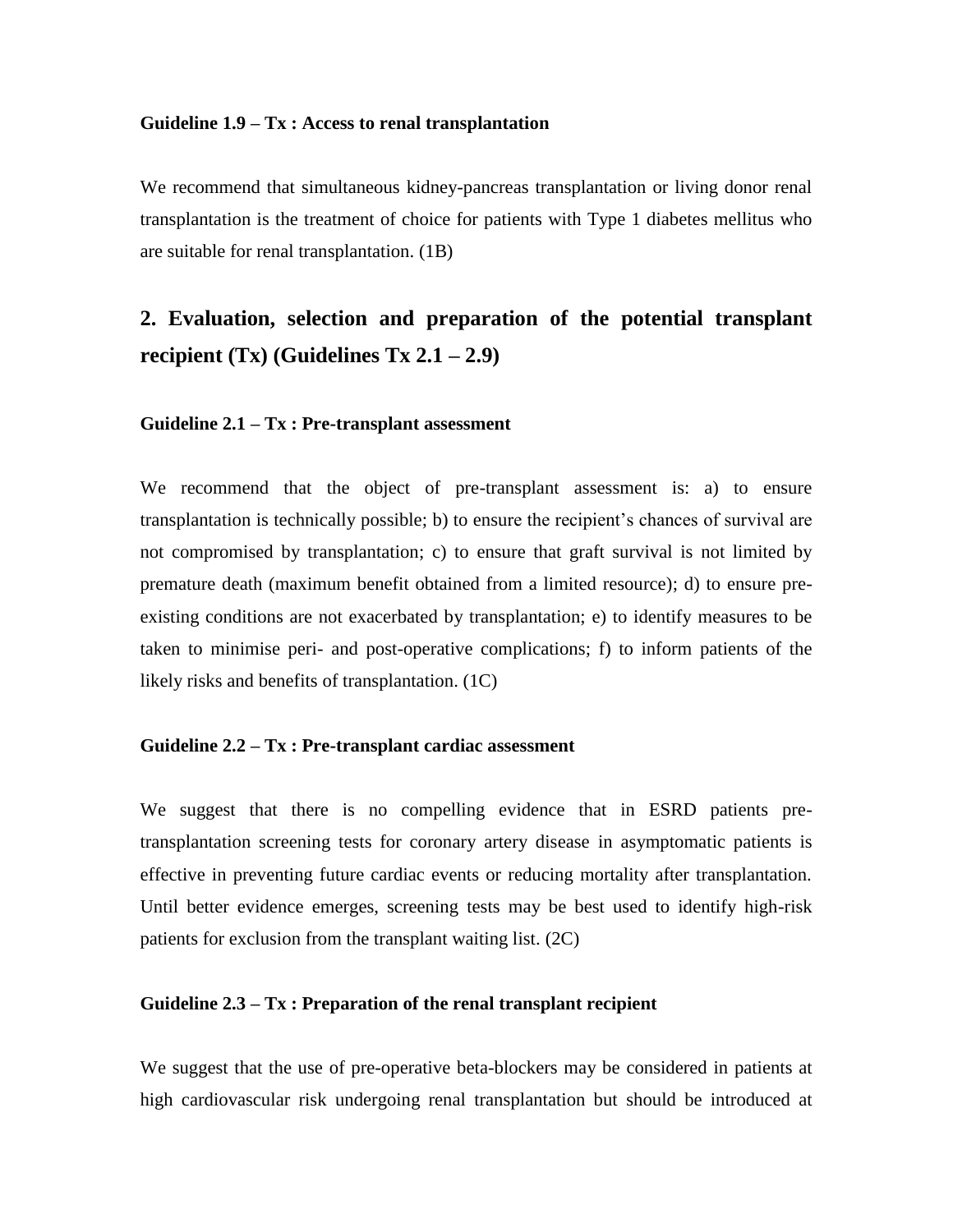least 1 month before transplantation. Beta-blockers should not be discontinued abruptly peri-operatively. Low dose aspirin and clopidogrel therapy are not contraindications to transplantation. (2C)

#### **Guideline 2.4 – Tx : Preparation of the renal transplant recipient**

We recommend that patients should be strongly encouraged to stop smoking before and after transplantation. Formal smoking cessation programmes should be offered and accessed in primary care. (1A)

## **Guideline 2.5 – Tx : Preparation of the renal transplant recipient**

We suggest that obese patients (BMI > 30 kg/m<sup>2</sup>) present technical difficulties and are at increased risk of peri-operative complications. They should be screened rigorously for cardiovascular disease and each case considered individually. Although obesity is not an absolute contra-indication to transplantation, individuals with a BMI >40 kg/m<sup>2</sup> are less likely to benefit. (1B)

## **Guideline 2.6 – Tx : Preparation of the renal transplant recipient**

We recommend that all potential transplant recipients should be tested for prior exposure to viral infections including: cytomegalovirus (CMV), Epstein-Barr virus (EBV), varicella zoster virus (VZV), hepatitis B and C and human immunodeficiency virus (HIV). Immunisation should be offered to all hepatitis B (if not already immunised) and VZ virus antibody negative patients before transplantation. Patients otherwise suitable for renal transplantation with evidence of chronic hepatitis B and/or C or HIV infection should be managed according to British Transplantation Society and European Best Practice Guidelines prior to transplantation. (1A)

#### **Guideline 2.7 – Tx : Evaluation and selection of the renal transplant recipient**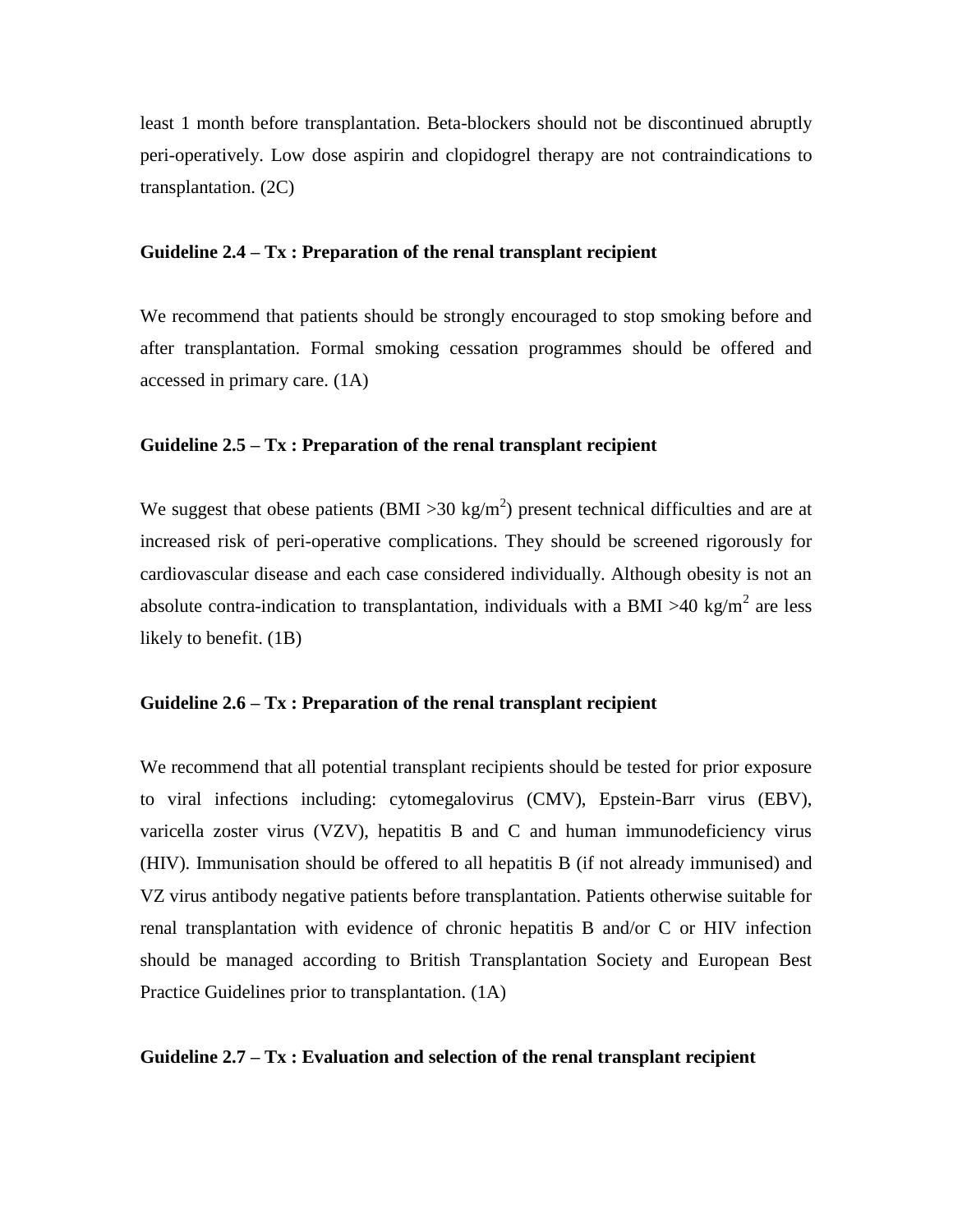We recommend that renal transplantation should only be considered in potential recipients with previous malignancy (excluding non-melanoma skin cancer) if there is no evidence of persistent cancer. It is recommended that the waiting time between successful tumour treatment/remission and transplantation be at least 2 years. For certain malignancies the waiting time may need to be extended to more than 5 years. The Israel Penn International Transplant Tumor Registry should be consulted for tumour specific advice [\(www.ipittr.uc.edu/Home.cfm\)](http://www.ipittr.uc.edu/Home.cfm). (1A)

## **Guideline 2.8 – Tx : Evaluation and selection of the renal transplant recipient**

We recommend that patients who are at risk of developing recurrence of original renal disease should be managed according to the European Best Practice Guidelines (EBPG). (not graded)

## **Guideline 2.9 – Tx : Screening investigations in the renal transplant recipient**

We suggest that there is no evidence that asymptomatic potential transplant recipients require screening for diverticular disease, peptic ulceration or gall bladder stones. (2C)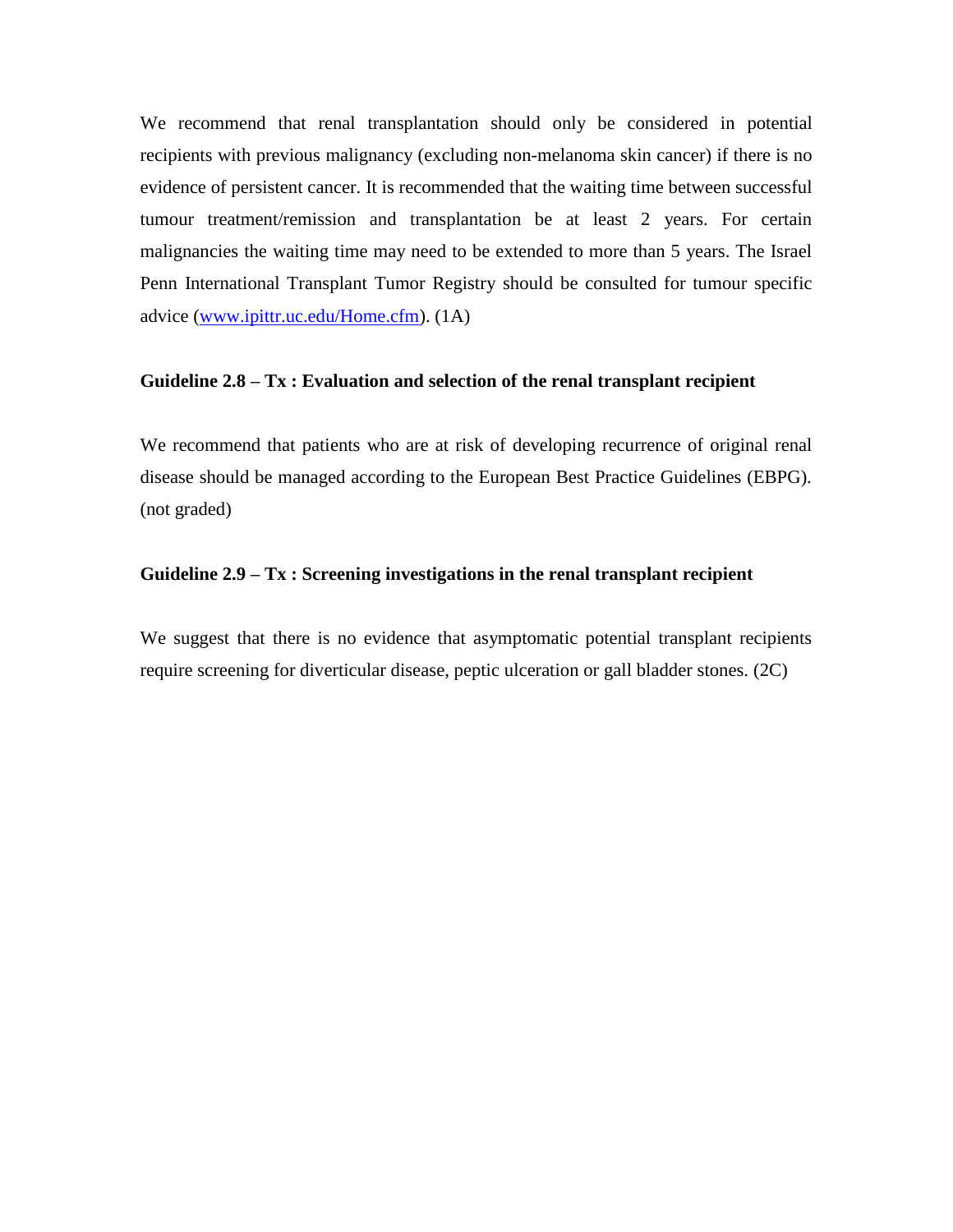## **Summary of audit measures in assessment for renal transplantation**

- **1.** The proportion of patients with and without diabetes mellitus < 65 years old with CKD stage 5 listed for transplantation.
- **2.** The proportion of transplant patients who receive a living donor transplant.
- **3.** The time to placement on the UK Transplant national transplant list in relation to start date of dialysis.
- **4.** The proportion of living donor transplant recipients transplanted before starting dialysis.
- **5.** A comparison between renal units of the proportion of dialysis patients placed on the national transplant list corrected for differences in identified unit and patient specific variables including co-morbidity.
- **6.** The proportion of CKD stage 5 patients with a transplant status recorded.
- **7.** The proportion of CKD stage 5 dialysis patients with Type 1 diabetes mellitus listed for simultaneous kidney-pancreas transplantation.
- **8.** The proportion of patients who smoke (or have given up within the last year)
	- a. whilst listed for transplantation
	- b. one year after renal transplantation.
- **9.** The number of patients with BMI  $>40 \text{ kg/m}^2$  who are on the transplant waiting list and the reason for their inclusion.
- **10.** The proportion of patients on the transplant waiting list whose viral status is known for CMV, EBV, VZV, hepatitis B and C and HIV.
- **11.** The proportion of VZV and HBc antibody negative patients on the transplant waiting list who have been immunised against these viruses.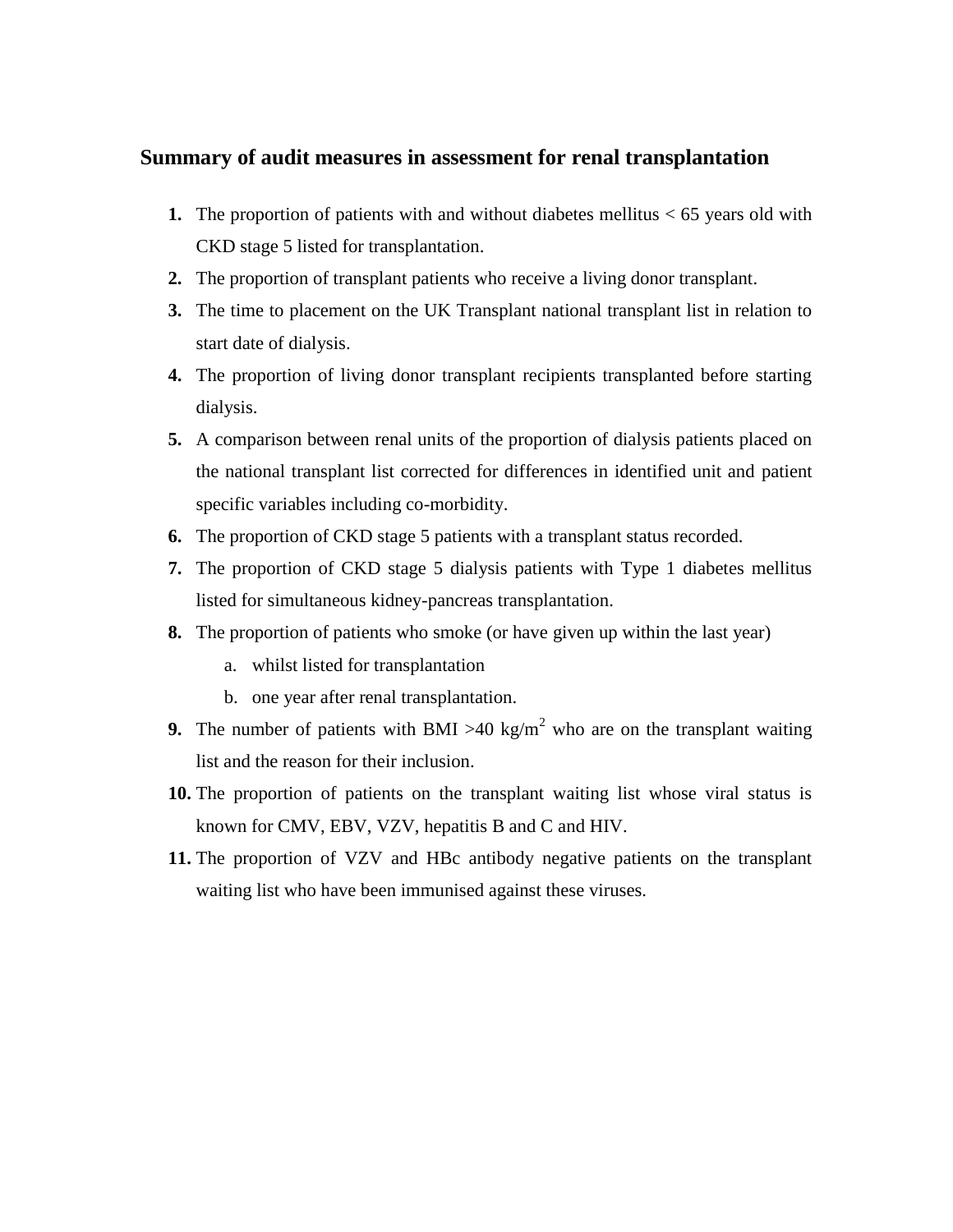# **Rationale for clinical practice guidelines for assessment of the renal transplant recipient**

## **1. Access to renal transplantation (Tx) (Guidelines Tx 1.1 – 1.9)**

#### **Guideline 1.1 – Tx : Access to renal transplantation**

We recommend that kidney transplantation should be the renal replacement therapy of choice for patients with chronic kidney disease stage 5 who are considered fit for major surgery and for chronic immunosuppression. All patients predicted to have an increased life expectancy post-transplantation should be assessed for transplantation. Placement on the transplant waiting list will be limited by individual co-morbidity and prognosis. (1A)

#### **Audit measure**

The proportion of patients with and without diabetes mellitus  $< 65$  years old with CKD stage 5 listed for transplantation.

#### **Rationale**

Patient's survival following renal transplantation is better compared to age-matched individuals remaining on the transplant waiting list<sup>1</sup>. In a series of 46,164 patients on the transplant waiting list in the USA between 1991-97, mortality was 68% lower for transplant recipients than for those remaining on the transplant waiting list for  $>3$  yrs follow-up.<sup>1</sup> This resulted in a mean increase in projected survival of 10 years, maximised in the 20-39 year old age group, who were predicted to live 17 years longer than their counterparts remaining on the transplant waiting list. The increased survival benefit was seen in both sexes and was even more marked in diabetics. This analysis was confined to those patients admitted to the waiting list using the criteria for fitness for transplantation in use at the time of the study in the USA, and therefore cannot safely be extrapolated to higher risk potential transplant candidates. Although a smaller study from Scotland replicated these findings, a similar more recent analysis from the UK showed that patients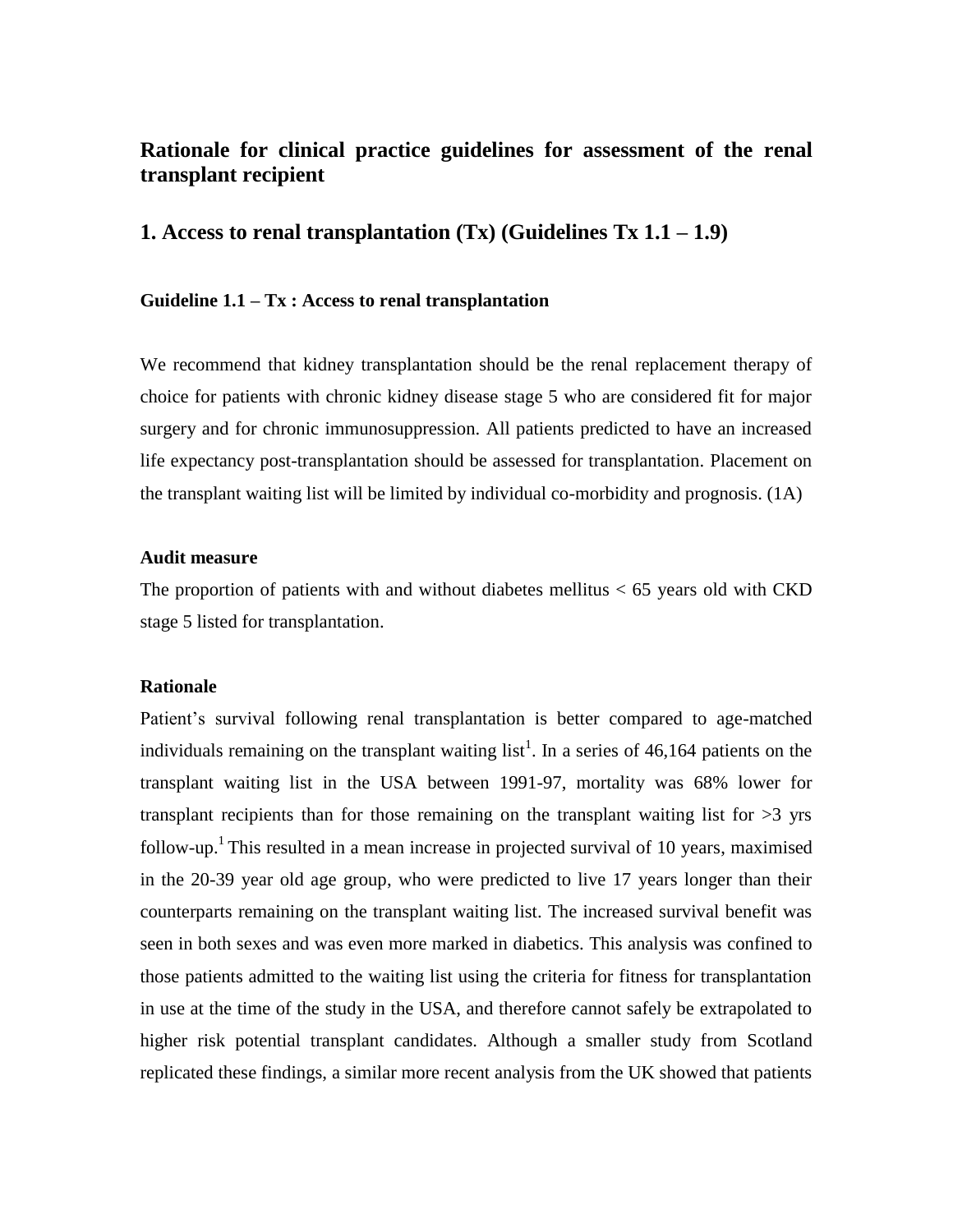over the age of 65 years did not experience any survival advantage compared with matched patients who were listed but not transplanted $2,3$ .

#### **References**

1. Wolfe RA, Ashby VB, Milford EL, et al. Comparison of mortality in all patients on dialysis, patients on dialysis awaiting transplantation and recipients of a first cadaveric transplant. New Eng J Med 1999;341:1725-30

2. Oniscu GC, Brown H, Forsythe, JLR. Impact of cadaveric renal transplantation on survival in patients listed for transplantation. J Am Soc Nephrol 2005;16:1859-65

3. Ansell D, O'Neill JO, Johnson R, et al. Transplantation of older patients does not improve survival compared with those wait listed. Analysis of 9,700 wait listed patients in the UK. Transplantation 2008;86(2S):314

#### **Guideline 1.2 – Tx : Access to renal transplantation**

We recommend that living donor transplantation should be considered the treatment of choice for all patients suitable for renal transplantation when there is an appropriate donor. (1A)

#### **Audit measure**

The proportion of transplant patients who receive a living donor transplant.

#### **Rationale**

The demand for renal transplantation has consistently and increasingly outstripped the number of available deceased donor organs for the last 20 years. In 2005 this shortfall had increased to over 6000 patients<sup>1</sup>. Donation of a kidney from a living donor increased by 12% in 2008/9 in the UK and is the most realistic option to expand organ donation  $^{1,2}$ . Living donor kidney transplantation provides most patients with the best chance of longterm rehabilitation and it also facilitates access to deceased donor transplantation for those without a living donor. The opportunity for planned transplantation before dialysis is required is an attractive option for patients and evidence suggests that there is improved graft survival of transplants performed pre-emptively<sup>3</sup>. During the last 5 years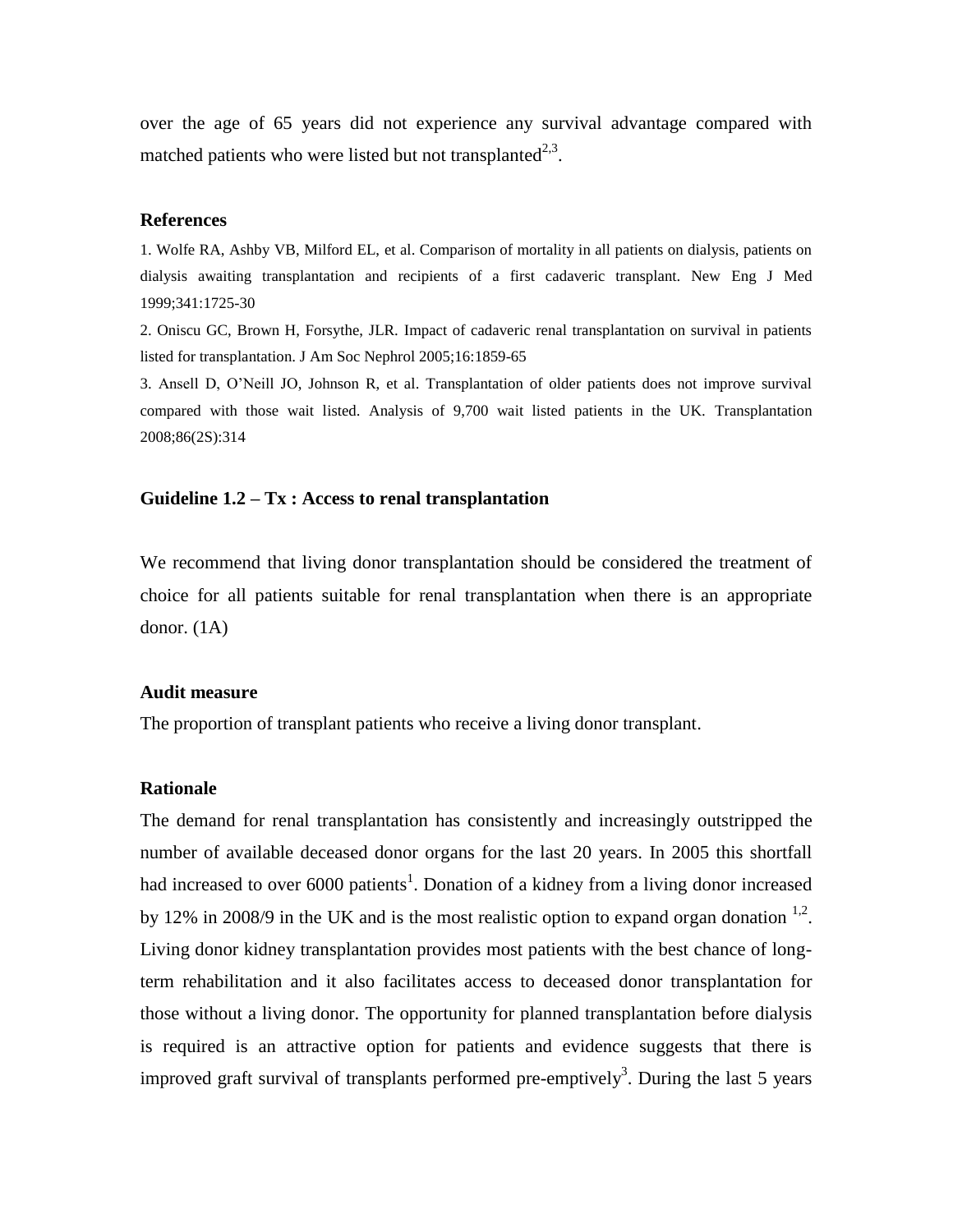there has been substantial increase in living donor kidney transplantation in the UK with more than 1 in 3 of all renal transplants being performed from living donors in 2008 (living donor kidney transplantation rate has increased from 9.2 per million population pmp in 2005 to 15.45 pmp in 2008 in the UK $<sup>1</sup>$ ). Living kidney donation also enables</sup> scheduling of transplantation at a time when the recipient is in optimal medical and psychological condition, and may be the only option in high-risk recipients.

#### **References**

1. [http://www.uktransplant.org.uk/ukt/statistics/centre-specific\\_reports/centre-specific\\_reports.jsp](http://www.uktransplant.org.uk/ukt/statistics/centre-specific_reports/centre-specific_reports.jsp)

2. Ingelfinger JR. Risks and benefits to the living donor. N Engl J Med 2005;353:447-9

3. Meier-Kriesche HU, Kaplan B. Waiting time on dialysis as the strongest modifiable risk factor for renal transplant outcomes. Transplantation 2002;74(10):1377-81

#### **Guideline 1.3 – Tx : Access to renal transplantation**

We recommend that patients with progressive deterioration in renal function suitable for transplantation should be placed on the national transplant list within six months of their anticipated dialysis start date. Pre-emptive transplantation should be the treatment of choice for all suitable patients whenever a living donor is available.  $(1A)$ 

## **Audit measures**

1. The time to placement on the national transplant list in relation to the start date of dialysis.

2. The proportion of living donor transplant recipients transplanted before starting dialysis.

#### **Rationale**

In a series of 25,758 recipients of first deceased donor kidney transplants in the USA between 1995-8, pre-emptive transplantation was associated with a 25% reduction in graft failure and 16% reduction in mortality compared to recipients receiving a transplant when already established on dialysis<sup>1</sup>. In 13,078 pre-emptive living related transplant recipients from the same series, there was a 31% reduction in mortality and a 27%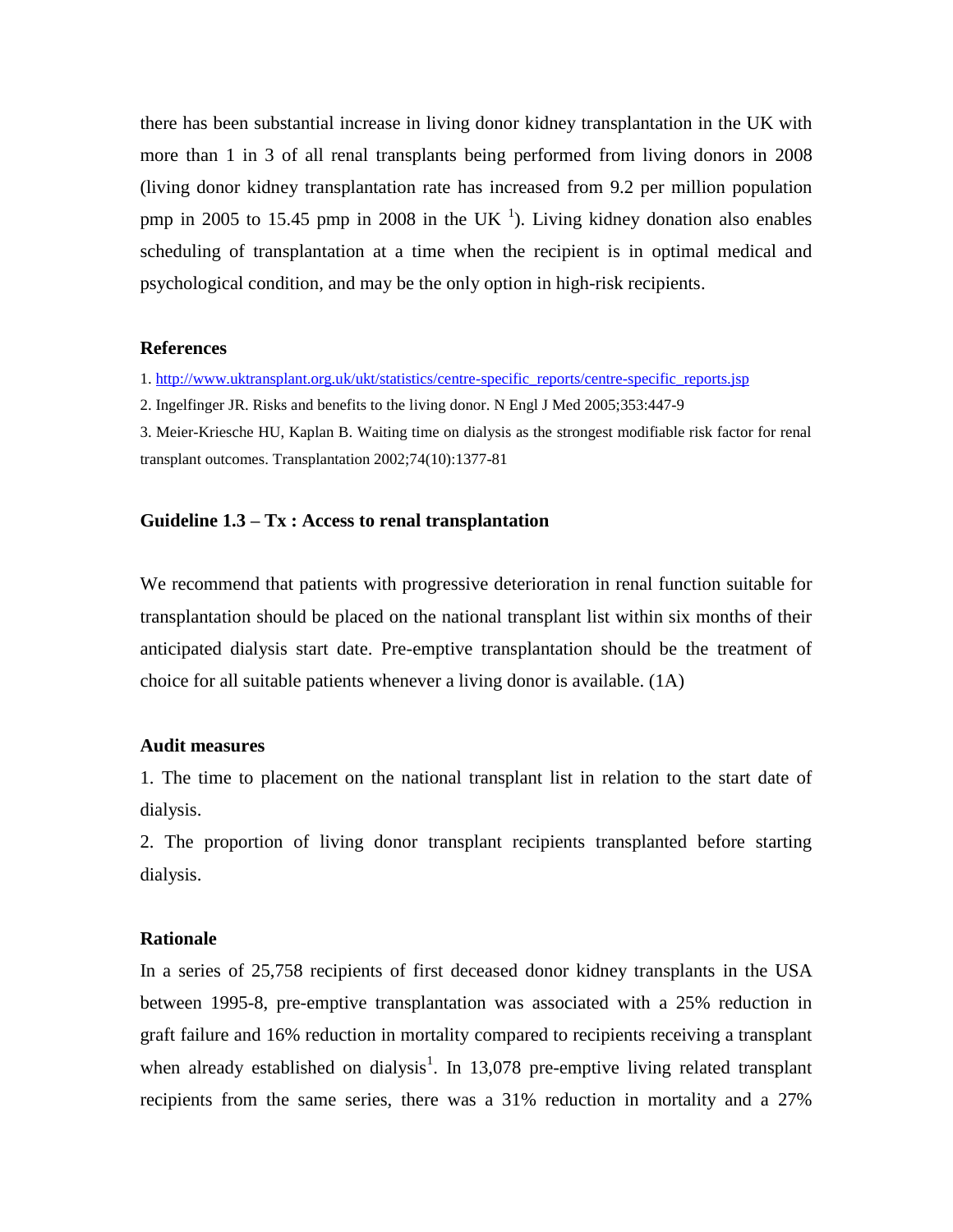reduction in graft failure<sup>1</sup>. Transplant survival is negatively influenced by the duration of dialysis before transplantation, with a 5 year allograft survival of approximately 85% in pre-emptive transplantation compared with 75% in those receiving dialysis for 3-4 years before transplantation<sup>2</sup>. Patients with advanced CKD should receive a renal transplant as soon as possible to optimise clinical outcomes. Under Standard Two of The National Service Framework for Renal Services (Part One), a marker of good practice is the placement of patients on the national transplant list within six months of their anticipated dialysis start date if clinically appropriate<sup>3</sup>. Early pre-emptive transplantation with a higher eGFR  $(> 15)$  does not improve graft survival after kidney transplantation, compared to pre-emptive transplantation with a lower eGFR  $(<10)^4$ .

Within the UK there is evidence of significant differences between renal units in the time taken to register patients on the national transplant list that cannot be explained by differences in patient characteristics<sup>5</sup>.

#### **References**

1. Kasiske BL, Snyder JJ, Matas MD, at al. Pre-emptive kidney transplantation: The advantage and the advantaged. J Am Soc Nephrol 2002;13:1358-64

2. Meier-Kriesche HU, Port FK, Ojo AO, et al. Effect of waiting time on renal transplant outcome. Kidney Int 2000;58:1311-7.

3. The National Service Framework for Renal Services (Part One: Dialysis and Transplantation), Department of Health, January 2005

4. Akkina SK, Connaire JJ, Snyder JJ, et al. Earlier is not necessarily better in preemptive kidney transplantation. Am J Transplant 2008;8:2071-6

5. Ravanan R, Udayaraj U, Ansell D, et al. Variation between centres in access to renal transplantation in the UK; longitudinal cohort study. BMJ 2010;341:c3451

#### **Guideline 1.4 – Tx : Access to renal transplantation**

We recommend that there must be demonstrable equity of access to deceased donor kidney transplantation irrespective of gender, ethnicity or place of residence. (1A)

#### **Audit measure**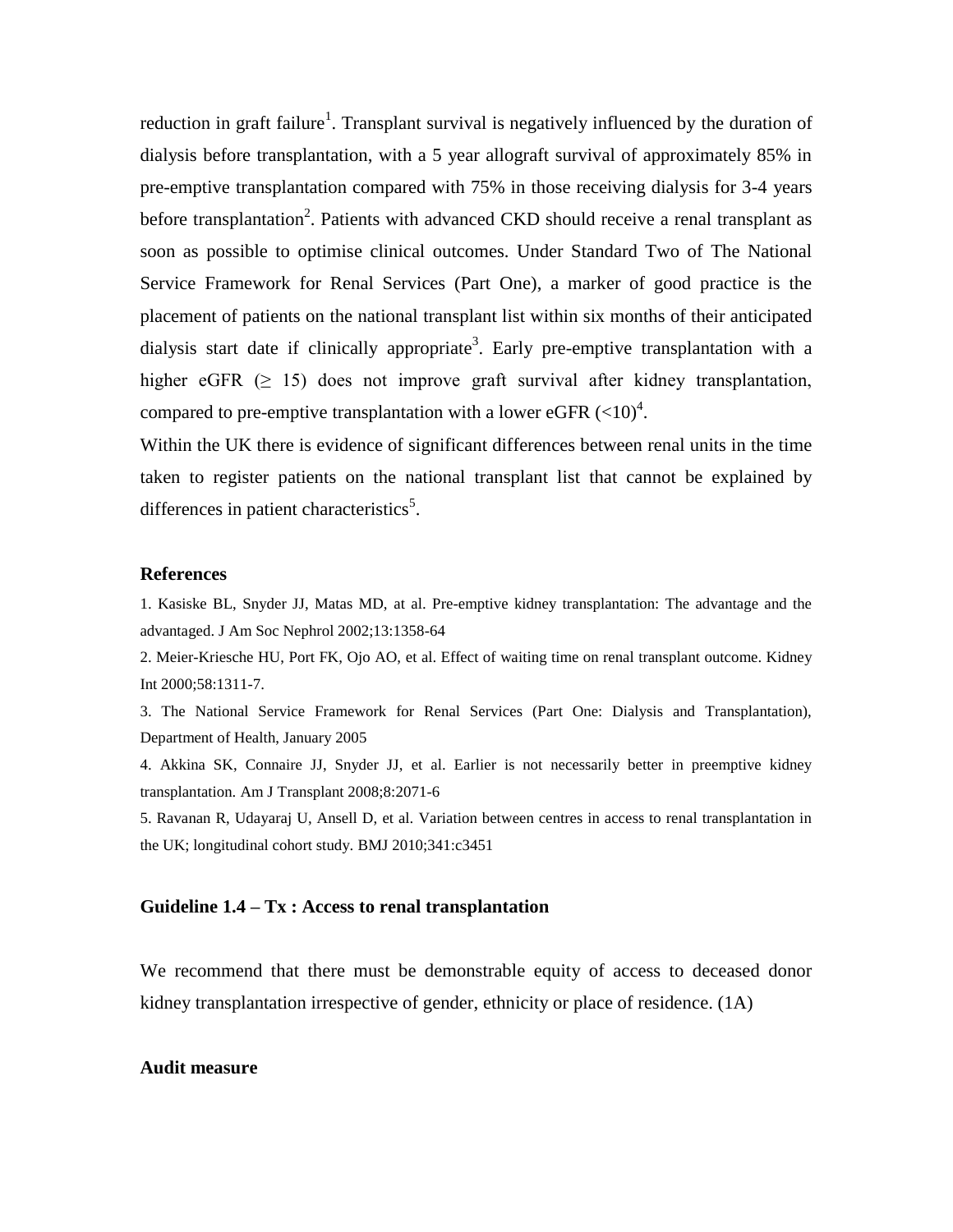A comparison between renal units of the proportion of dialysis patients placed on the national transplant list corrected for differences in identified unit and patient specific variables including co-morbidity.

#### **Rationale**

Renal transplantation remains the most successful and cost effective treatment for suitable patients with end stage renal disease (ESRD). Not all patients receiving dialysis are suitable for kidney transplantation and there is evidence that selection criteria vary widely throughout the UK<sup>1,2,3</sup>. At the beginning of 2009, 38% of all patients treated with dialysis were active (or suspended) on the national transplant waiting list. NHS Blood and Transplant coordinates deceased-donor kidney allocation according to a nationally agreed algorithm. In 2004, the UK Transplant Kidney and Pancreas Advisory Group commissioned an Equity of Access Task Force to identify factors that may lead to inequity of access to renal transplant waiting lists, to recommend methods through which unjustified inequity may be removed and to determine methods through which this could be identified. The report from this Task Force contributed in part to the development and implementation of a new national renal allocation algorithm in 2006 and modified further in 2008. A key recommendation from this group was the above audit measure<sup>4</sup>. Recent data from the UK suggests that whilst gender had no effect on the probability of placement on the national transplant waiting list, ethnic minorities were less likely to be listed within 2 years of start of dialysis compared to white patients, although this difference could be explained by differences in patient characteristics and social deprivation<sup>5,6</sup>. However, patients cared for in non-transplanting renal units were less likely to be registered for transplantation compared to patients cared for in transplanting renal centres<sup>5</sup>. Furthermore, there were significant differences between renal units in the probability of being activated on the waiting list within 2 years of starting dialysis that could not be explained by case-mix (age, ethnicity and primary renal diagnosis)<sup>5</sup>.

#### **References**

1. McMillan MA, Briggs JD. Survey of patient selection for cadaveric transplantation in the United Kingdom. Nephrol Dial Transplant 1995;10:855-858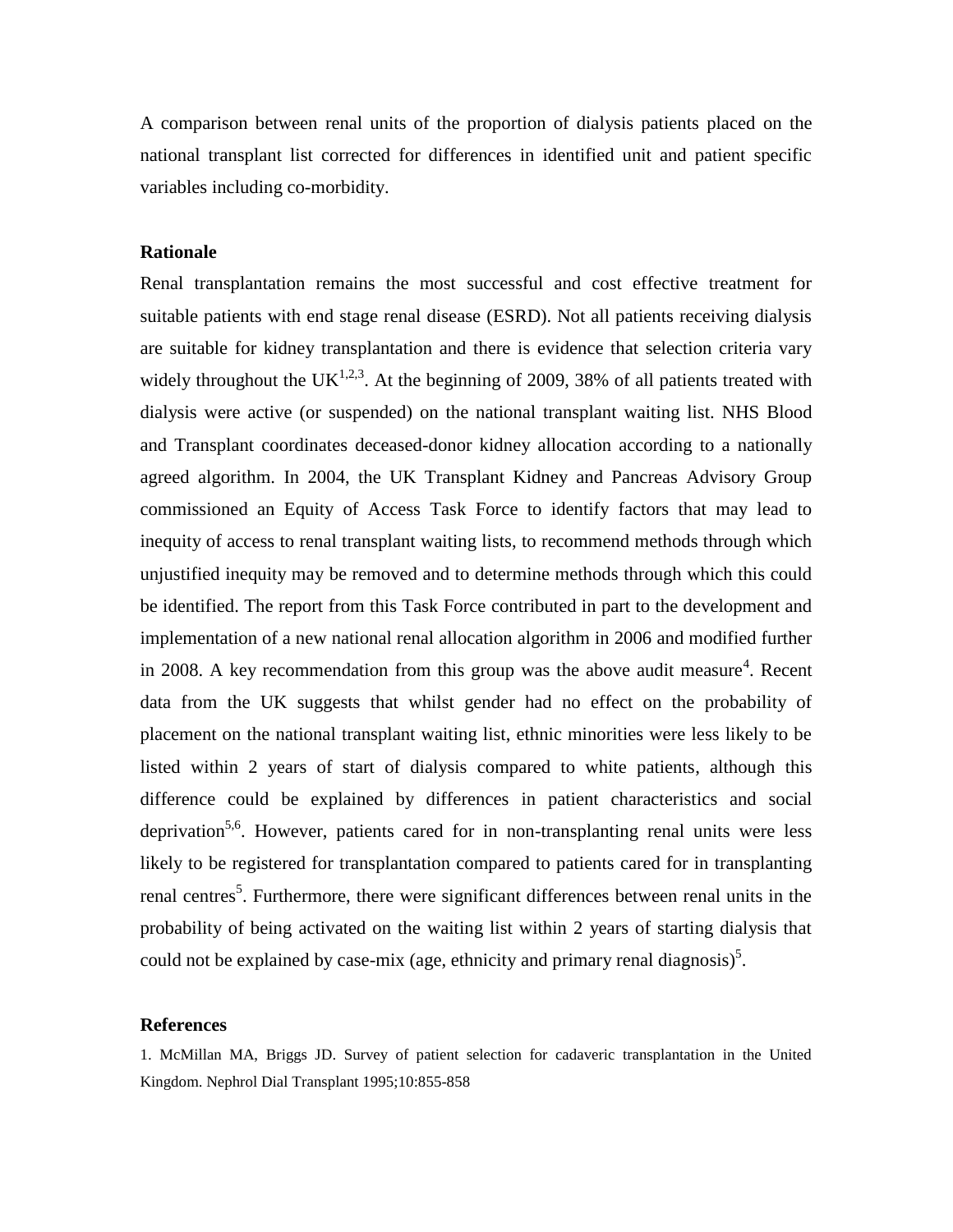2. Oniscu GC, Schalkwijk AA, Johnson RJ, et al. Equity of access to renal transplant waiting list and renal transplantation in Scotland: cohort study. BMJ. 2003;327(7426):1261

3. Dudley C, Johnson RJ, Thomas K, et al. Joint Analyses with UK Transplant in England and Wales UK Renal Registry Report 2005;5:69-85

4. UKT KPAG Equity of Access Task Force. Overview Report 2006 RTSM (06)2

5. Ravanan R, Udayaraj U, Ansell D, et al. Variation between centres in access to renal transplantation in the UK; longitudinal cohort study. BMJ 2010;341:c3451

6. Udayaraj U, Ben-Shlomo Y, Roderick P, et al. Social deprivation, ethnicity and access to the deceased donor kidney transplant waiting list in England and Wales. Transplantation 2010;90:279-85

#### **Guideline 1.5 – Tx : Access to renal transplantation**

We recommend that age is not a contra-indication to transplantation but age related comorbidity is an important limiting factor (1B)

#### **Rationale**

There is an imbalance between the availability of donor organs and demand for renal transplantation in the UK<sup>1</sup>. The shortfall of deceased donor organs has resulted in the national allocation scheme - coordinated by NHS Blood and Transplant. New allocation criteria were introduced in a phased manner in 2006 and in 2008 to minimise racial and geographical inequities<sup>2</sup>. Population studies have shown reduced rates of access to transplantation for African Americans in the USA and British Asians in the  $UK^{3,4}$ although recent data from the UK suggests that after correction for patient characteristics and social deprivation, no such reduced access exists<sup>5</sup>.

There is evidence that selection criteria for placement on the transplant waiting list vary significantly throughout the  $UK<sup>6</sup>$ . It is important that centres managing patients with Stage 4 and 5 CKD follow standardised procedures for evaluation of suitability for transplantation. Each transplant centre should have written protocols for transplant assessment consistent with European and North American Guidelines<sup>7,8</sup>. Improved life expectancy of first deceased donor transplant recipients over patients remaining on the waiting list is seen in all age groups in a US study<sup>9</sup>. Transplant recipients between ages 60-74 had a 61% reduction in mortality and increased predicted survival of 4.3 years over matched patients remaining on the transplant waiting  $list^9$ . In contrast, in a more recent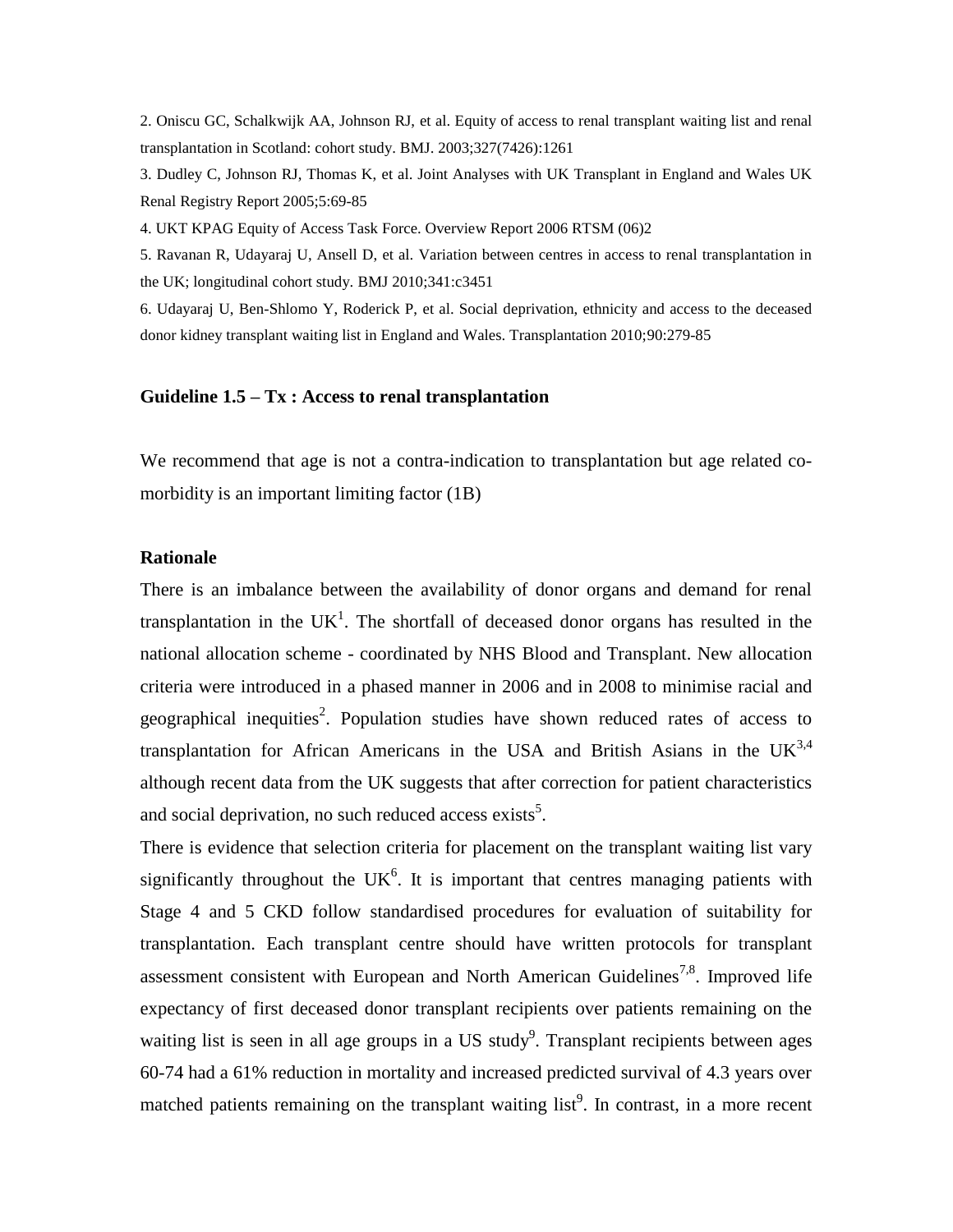UK analysis, patients over the age of 65 years did not experience any survival advantage compared with matched patients who were listed but not transplanted over 5 years of follow-up<sup>10</sup>. Quality of life, however, may be improved. Potential recipients aged 50 or greater should have a careful evaluation of cardiovascular co-morbidity.

#### **References**

1. www.uktransplant.org.uk/ukt/statistics/statistics.jsp

2. www.uktransplant.org.uk/ukt/about\_transplants/organ\_allocation/kidney\_(renal)/kidney\_(renal).jsp

3. Kasiske BL, Snyder JJ, Matas AJ, et al. Pre-emptive kidney transplantation: The advantage and the advantaged. J Am Soc Nephrol 2002;13:1358-64

4. Jeffrey RF, Woodrow G, Mahler J, et al. Indo-Asian experience of renal transplantation in Yorkshire: results of a 10-year survey. Transplantation. 2002 May 27;73(10):1652-7

5. Udayaraj U, Ben-Shlomo Y, Roderick P, et al. Social deprivation, ethnicity and access to the deceased donor kidney transplant waiting list in England and Wales. Transplantation 2010;90:279-85

6. Ravanan R, Udayaraj U, Ansell D, et al. Variation between centres in access to renal transplantation in the UK; longitudinal cohort study. BMJ 2010;341:c3451

7. Kasiske BL, Cangro CB, Hariharan S, et al. The evaluation of renal transplant candidates: clinical practice guidelines. Am J Transpl 2001;1:Suppl 2

8. Berthoux F, Abramowicz D, Bradlet B, et al. European best practice guidelines for renal transplantation (Part 1). Nephrol Dial Transpl 2000;15:Suppl 7

9. Wolfe RA, Ashby VB, Milford EL, et al. Comparison of mortality in all patients on dialysis, patients on dialysis awaiting transplantation and recipients of a first cadaveric transplant. New Eng J Med 1999;341:1725-30

10. Ansell D, O'Neill JO, Johnson R, et al. Transplantation of older patients does not improve survival compared with those wait listed. Analysis of 9,700 wait listed patients in the UK. Transplantation 2008;86(2S):314

#### **Guideline 1.6 – Tx : Access to renal transplantation**

We recommend that all transplant units should have written criteria for acceptance on to the waiting list. The benefits and potential risks associated with transplantation should be fully explained both verbally and in writing. Potential transplant recipients should be informed of all donor options including living related and unrelated donation. (1C).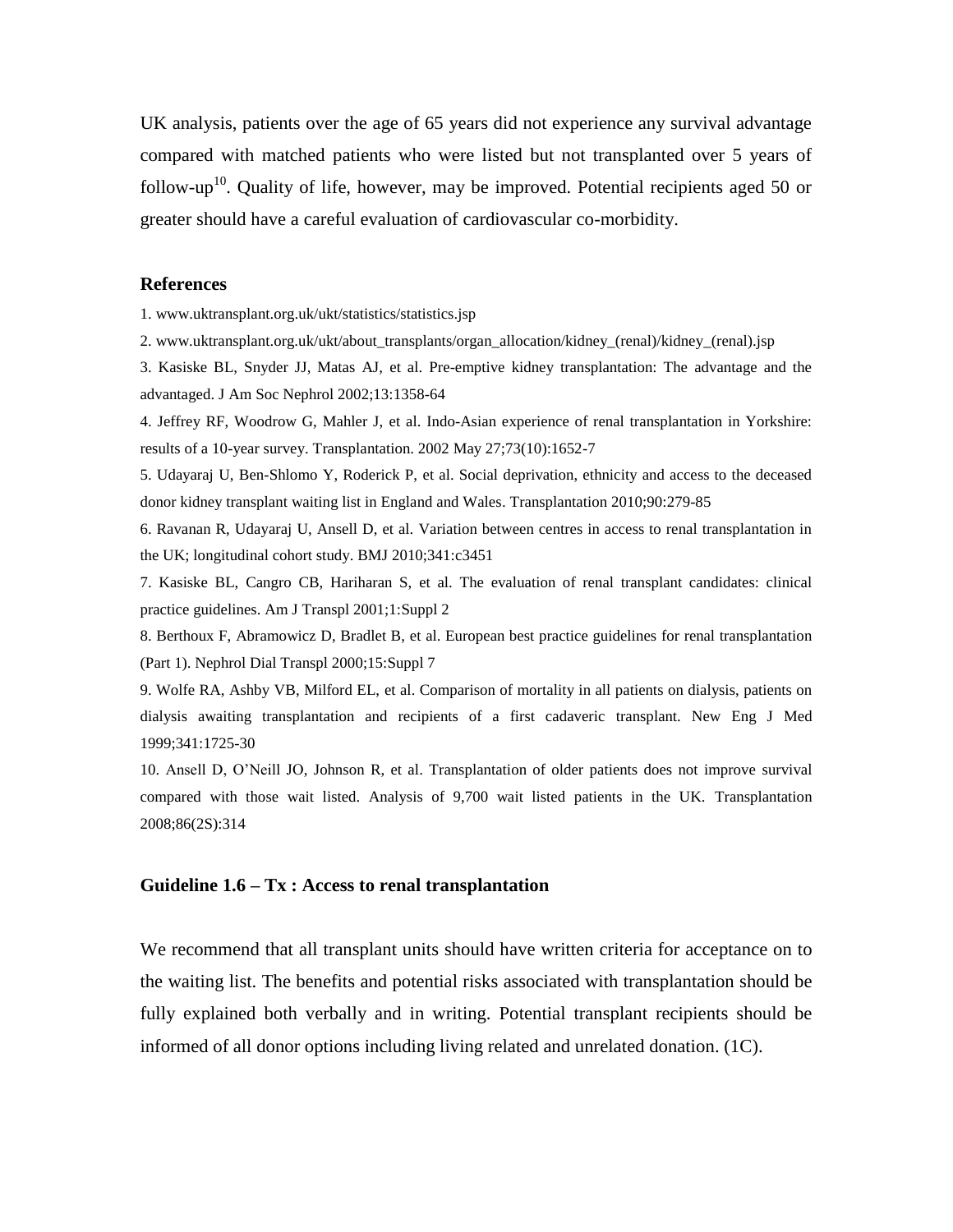#### **Rationale**

It is important that all potential transplant recipients should receive comprehensive information on the risks of transplantation, the results compared with dialysis and the options in terms of different types of donor. All patients should receive education about all forms of living donor transplantation.

### **Guideline 1.7 – Tx : Access to renal transplantation**

We recommend that all CKD 5 patients and CKD 4 patients with progressive disease should have their suitability for transplantation assessed annually and that appropriate patients should be referred to a transplant centre. When transplantation is considered inappropriate the reason(s) should be documented. Patients should be placed on, or removed from the waiting list only after discussion and agreement with the nephrologist, transplant surgeon and the patients themselves according to local practice. (1C)

### **Audit measure**

The proportion of CKD stage 5 patients with a transplant status recorded.

#### **Rationale**

Clinical practice differs from centre to centre with regard to selection for transplantation<sup>1</sup>. It is important to review all patients with stage 4 and 5 CKD as potential transplant recipients according to local written protocols. Limitation of access to transplantation by age, gender, social and ethnic background is unacceptable and must be prevented by a standardised assessment mechanism.

The median waiting time to transplantation in the UK for adult patients registered on the kidney transplant waiting list during  $2001-2004$  was  $902$  days<sup>2</sup>. CKD is associated with accelerated cardiovascular disease<sup>3</sup> requiring regular review of patients on the waiting list for  $> 2$  years to detect emerging co-morbidities which may compromise outcomes of renal transplantation. Surveillance for cardiovascular disease may need to be more frequent in high risk groups such as individuals with previous cardiac intervention or retransplantation.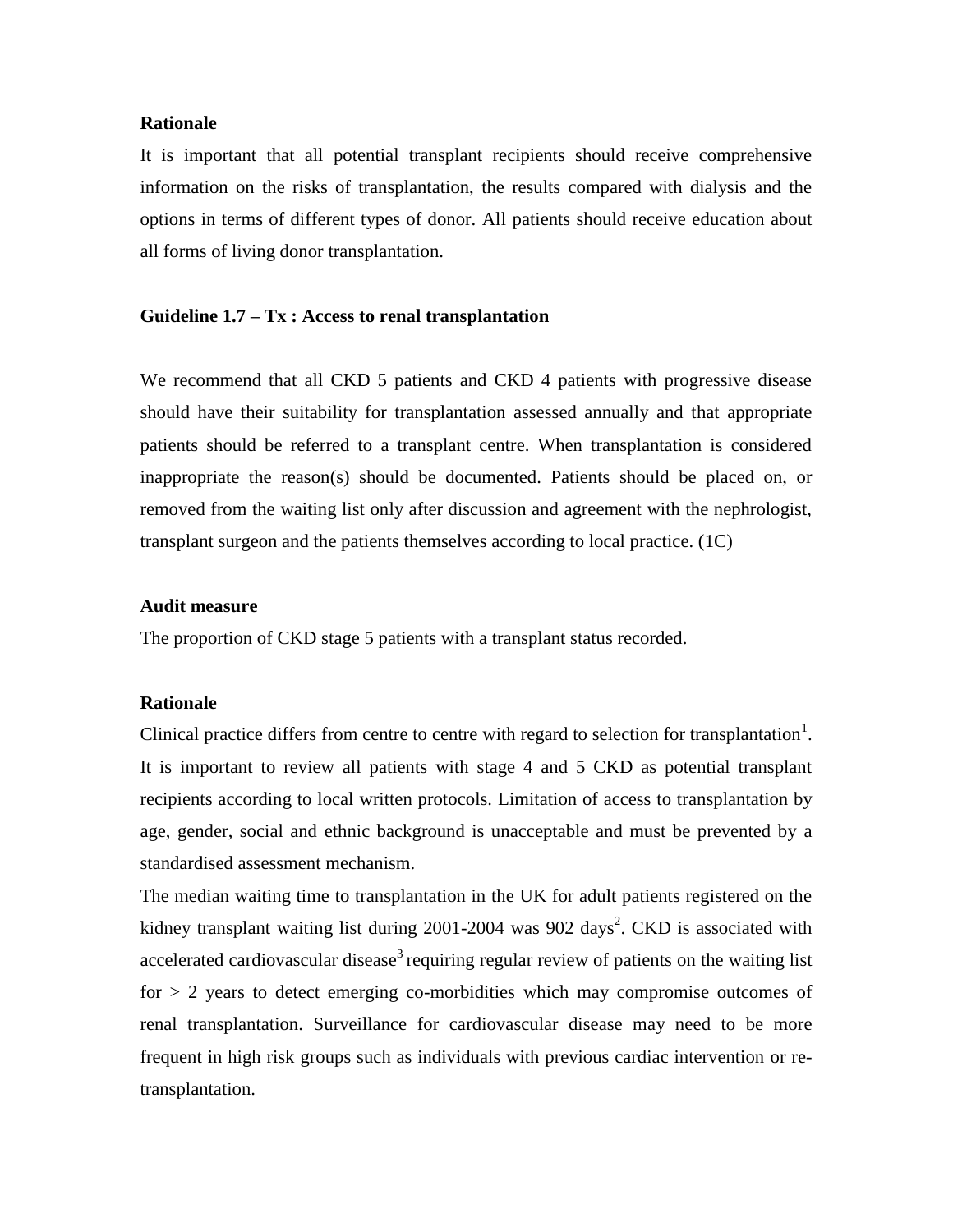#### **References**

1. Ravanan R, Udayaraj U, Ansell D, et al. Variation between centres in access to renal transplantation in the UK; longitudinal cohort study. BMJ 2010;341:c3451

2. [http://www.uktransplant.org.uk/ukt/statistics/centre-specific\\_reports/centre-specific\\_reports.jsp](http://www.uktransplant.org.uk/ukt/statistics/centre-specific_reports/centre-specific_reports.jsp) Accessed on 24 October 2007

3. Levin A, Foley RN. Cardiovascular disease in chronic renal insufficiency. Am J Kidney Dis 2000; 36: S24–S30

#### **Guideline 1.8 – Tx : Access to renal transplantation**

We recommend that the care of the renal transplant recipient is best undertaken by a multi-disciplinary team. The supporting role of transplant nurse specialists in living donor/recipient preparation and recipient care is highly desirable. (1C)

#### **Rationale**

Optimal early and maintenance care post-transplantation requires close co-operation between health care professionals of different disciplines including H&I scientist, transplant surgeon, nephrologist, anaesthetist, radiologist, histopathologist, renal pharmacist and specialist in infectious disease. Nurse practitioners are increasingly providing a pivotal role in transplant assessment and subsequent co-ordination of maintenance transplant recipients $1,2$ .

#### **References**

1. Burnapp L. Living donor transplantation: Impact of patient focused care on donor outcomes. EDTNA ERCA 1998:24(2):11

2. Short CD, Russell S, Valentine A. Clinical audit and long-term evaluation of renal transplant recipients. Transplantation 2001;72:S94-8

**Guideline 1.9 – Tx : Access to renal transplantation**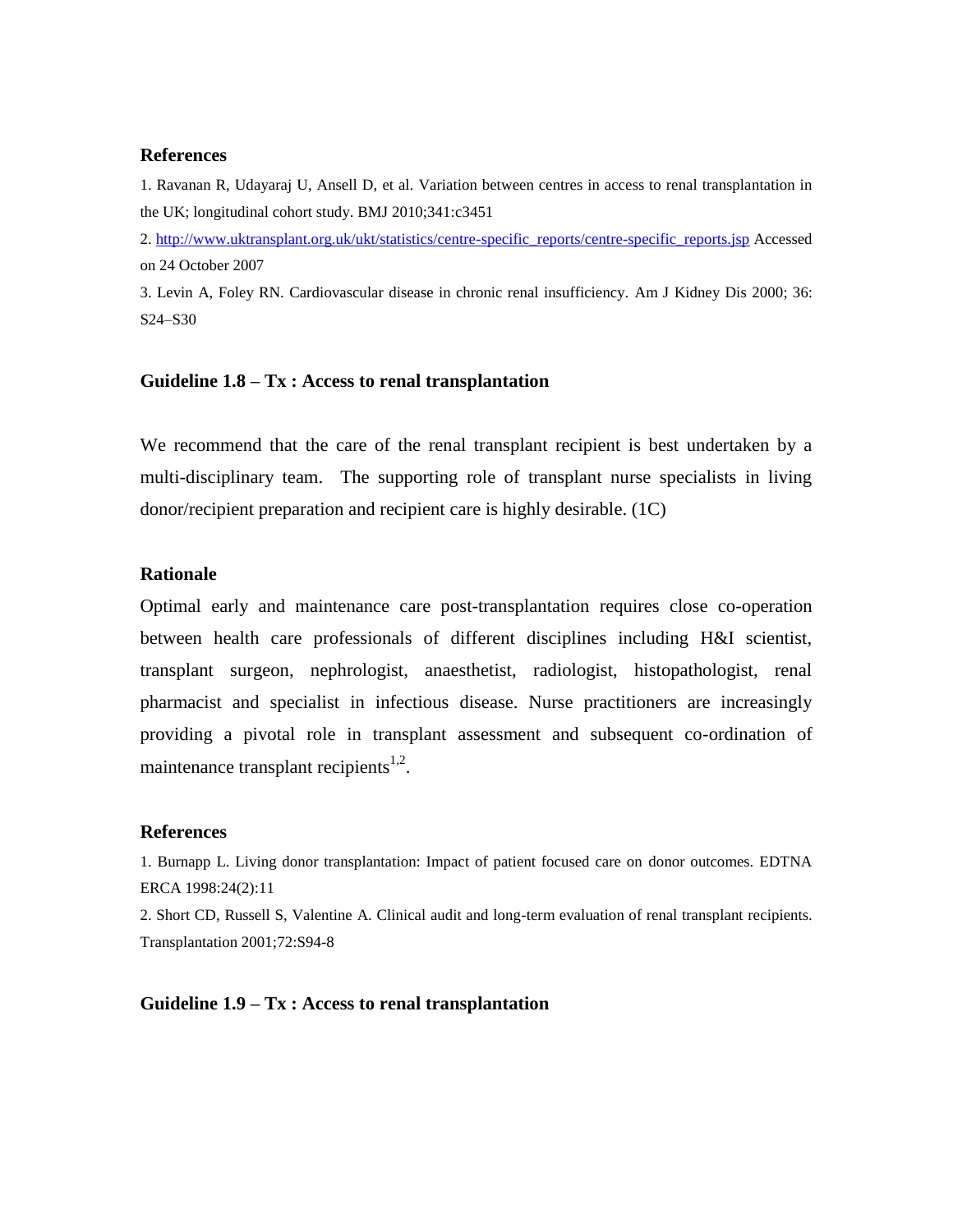We recommend that simultaneous kidney-pancreas transplantation or living donor renal transplantation is the treatment of choice for patients with Type 1 diabetes mellitus who are suitable for renal transplantation. (1B)

#### **Audit measure**

The proportion of CKD stage 5 dialysis patients with Type 1 diabetes mellitus listed for simultaneous kidney-pancreas transplantation.

#### **Rationale**

In diabetic patients, kidney transplantation leads to a marked improvement in patient and graft survival compared with continued dialysis<sup>1</sup>. A number of studies have demonstrated improved survival for diabetic recipients of simultaneous pancreas-kidney (SPK) transplants compared with deceased donor kidney alone transplants  $(KA)^{2,3}$ . Furthermore, US Registry data suggest that diabetic recipients of deceased donor SPK and living donor KA transplants have similar 5 year mortality risks that are significantly better than that of diabetic recipients of deceased donor  $KA$  transplants<sup>4</sup>. However, a recent analysis reports enhanced graft survival rates in living donor KA transplantation compared to  $SPK<sup>5</sup>$ . It is recommended that all type 1 diabetics with advanced CKD suitable for transplantation should be considered for living donor transplantation if available, particularly as the waiting time for SPK is increasing. All these studies are potentially flawed by selection bias and re-analysis of the UNOS database after correction for differences in donor and recipient risk factors gives similar short-term patient and graft survival between recipients of SPK and KA transplants<sup>6</sup>. However, some studies show that recipients of SPK transplants report better physical health and quality of life in areas that are diabetes specific compared with recipients of  $KA$  transplants<sup>7,8</sup>, Furthermore, there is accumulating, but as yet inconclusive, evidence that pancreas transplantation may halt and potentially improve some of the long-term complications of diabetes mellitus including retinopathy<sup>9</sup>, nephropathy<sup>10</sup> and neuropathy<sup>11</sup>.

## **References**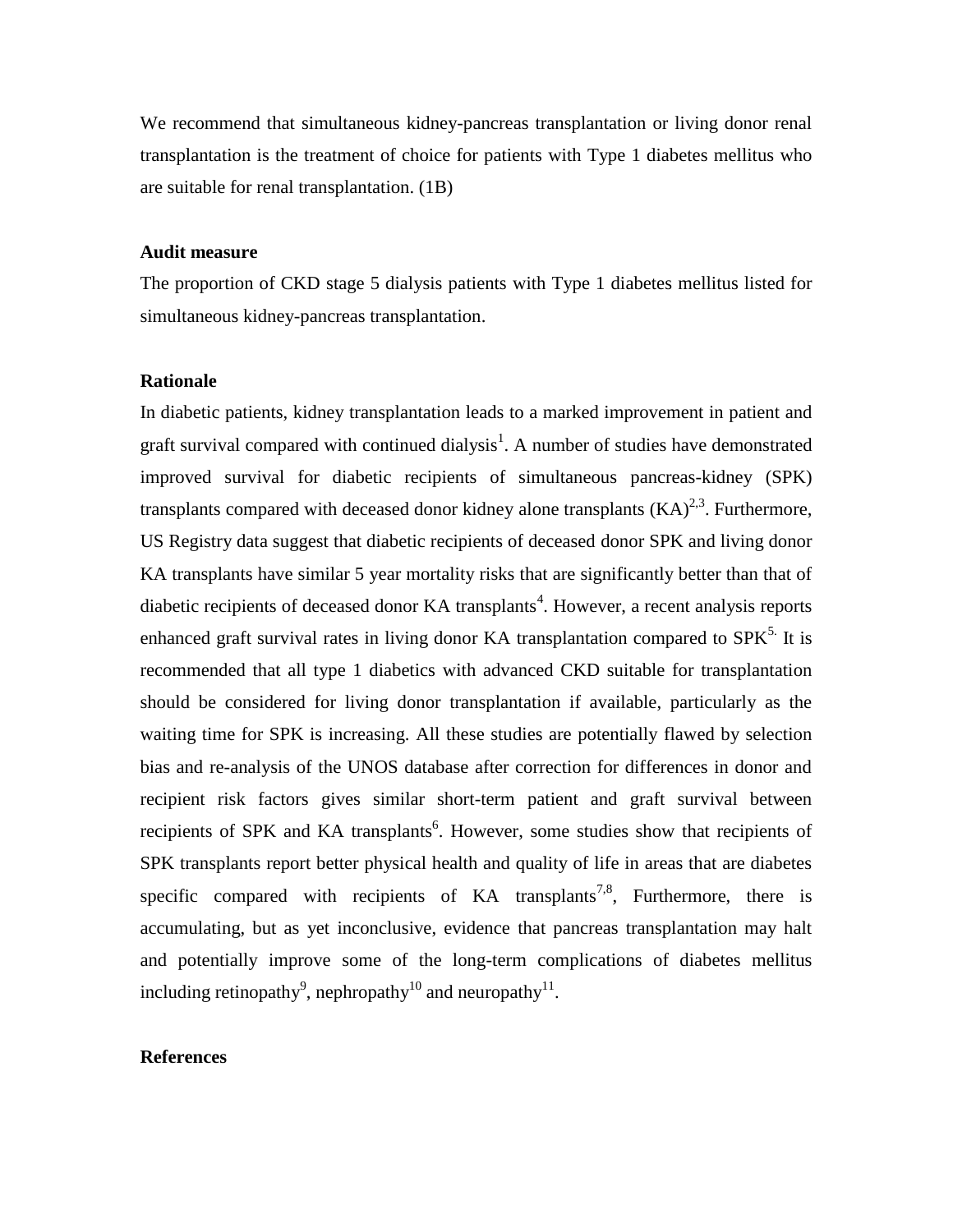1. Wolfe RA, Ashby VB, Milford EL, et al. Comparison of mortality in all patients on dialysis, patients on dialysis awaiting transplantation and recipients of a first cadaveric transplant. New Eng J Med 1999;341:1725-30

2. Smets YF, Waeterndorp RG, van der Pijl JW et al. Effect of simultaneous pancreas-kidney transplantation on mortality of patients with type-1 diabetes mellitus and end-stage renal failure. Lancet 1999;353:1915-1919

3. Sollinger HW, Odorico JS, Knechtle SJ, et al. Experience with 500 simultaneous pancreas-kidney transplants Ann Surg 1998;228:284-296

4. Ojo AO, Meier-Kriesche HU, Hanson JA, et al. The impact of simultaneous pancreas-kidney transplantation on long-term patient survival. Transplantation. 2001;71(1):82-90

5. Young BY, Gill J, Huang E, et al. Living donor kidney versus simultaneous pancreas-kidney transplant in type 1 diabetics. Clin J Am Soc Nephrol 2009;4:700-2.

6. Bunnapradist S, Cho YW, Cecka JM, et al. Kidney allograft and patient survival in type I diabetic recipients of cadaveric kidney alone versus simultaneous pancreas kidney transplants: a multivariate analysis of the UNOS database. J Am Soc Nephrol. 2003;14(1):208-13

7. Gross CR, Limwattananon C, Matthees B, et al. Impact of transplantation on quality of life in patients with diabetes and renal dysfunction. Transplantation. 2000;70(12):1736-46

8. Adang EM, Engel GL, van Hooff JP, et al. Comparison before and after transplantation of pancreaskidney and pancreas-kidney with loss of pancreas - a prospective controlled quality of life study. Transplantation. 1996;62(6):754-8

9. Chow VC, Pai RP, Chapman JR et al. Diabetic retinopathy after combined kidney-pancreas transplantation. Clin Transplant 1999;13:356-62

10. Fioretto P, Steffes MW, Sutherland DE, et al. Reversal of lesions of diabetic nephropathy after pancreas transplantation. New Eng J Med 1998;339:69-75

11. Cashion AK, Hathaway DK, Milstead EJ, et al. Changes in patterns of 24-hr heart rate variability after kidney and kidney-pancreas transplant. Transplantation 1999;68:1846-50

# **2. Evaluation, selection and preparation of the potential transplant recipient (Tx) (Guidelines Tx 2.1 – 2.9)**

#### **Guideline 2.1 – Tx : Pre-transplant assessment**

We recommend that the object of pre-transplant assessment is: a) to ensure transplantation is technically possible; b) to ensure the recipient's chances of survival are not compromised by transplantation; c) to ensure that graft survival is not limited by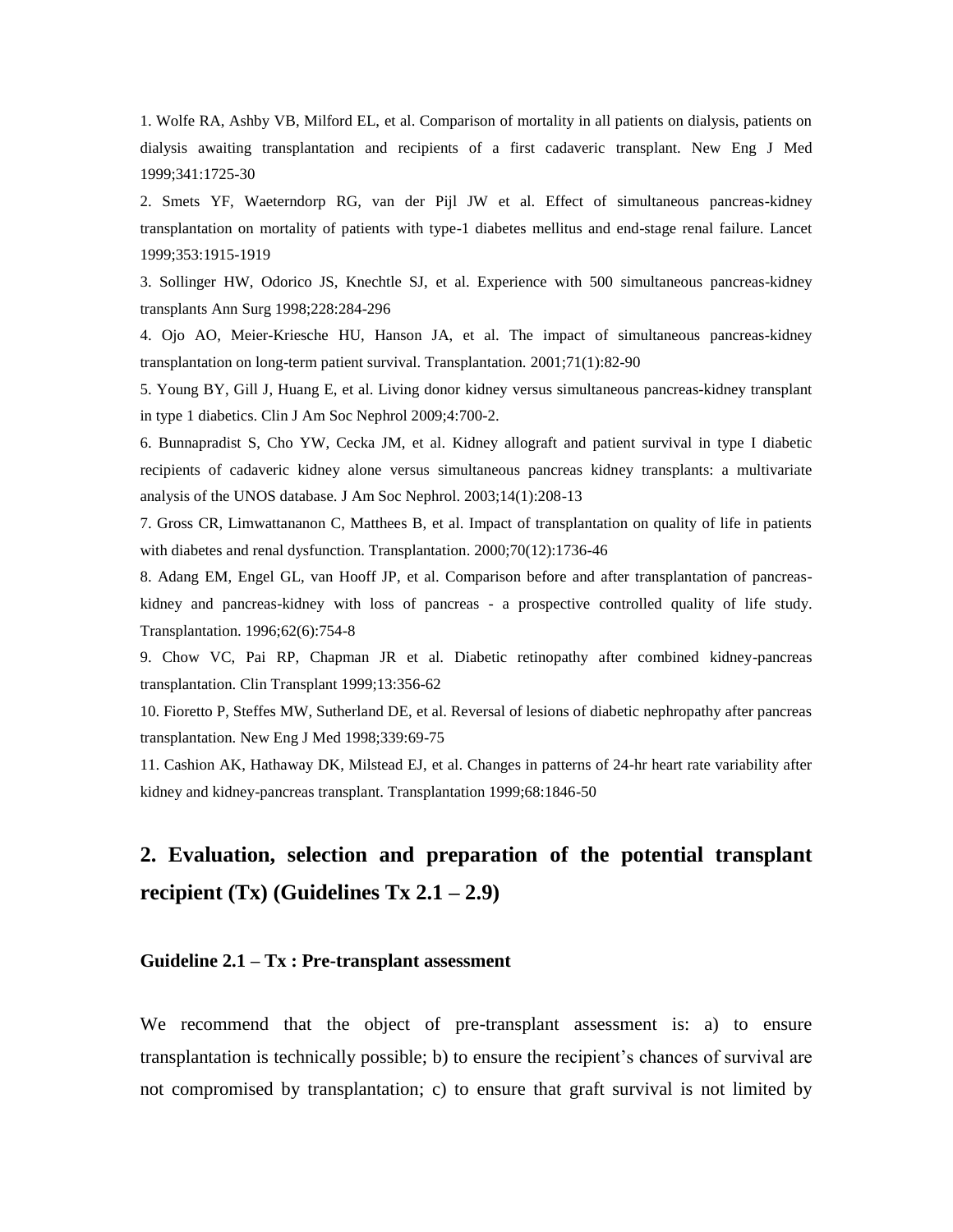premature death (maximum benefit obtained from a limited resource); d) to ensure preexisting conditions are not exacerbated by transplantation; e) to identify measures to be taken to minimise peri- and post-operative complications; f) to inform patients of likely risks and benefits of transplantation. (1C)

#### **Rationale**

The main goal of renal transplantation is to improve the life expectancy and quality of life of patients with established renal failure. It follows, therefore, that patients who are predicted to have their lives shortened by transplantation or to experience a worsening quality of life should be excluded from the transplant waiting list. It is acknowledged that making such predictions is often difficult and imprecise and that the quality of data to support rational decision making is generally inadequate. There is evidence that selection criteria vary widely throughout the UK as reflected by variation in the proportion of patients who are on the transplant waiting list at different renal units<sup>1</sup>. In July 2003, the British Transplantation Society and Renal Association published waiting list criteria for potential renal transplant recipients based, with some minor modifications, on the European Best Practice Guidelines  $(2000)^2$ . The major difference was in the exclusion of patients with a predicted survival of less than 5 years compared with 2 years in the EBPG. The general principles of the pre-transplant assessment listed above are not controversial and constitute best practice. However, the exact mechanism by which some of the individual objectives may be met remain unclear and inevitably results in an element of subjectivity.

#### **References**

1. Ravanan R, Udayaraj U, Ansell D, et al. Variation between centres in access to renal transplantation in the UK; longitudinal cohort study. BMJ 2010;341:c3451

2. [www.bts.org.uk](http://www.bts.org.uk/)

### **Guideline 2.2 – Tx : Pre-transplant cardiac assessment**

We suggest that there is no compelling evidence that in ESRD patients pretransplantation screening tests for coronary artery disease in asymptomatic patients is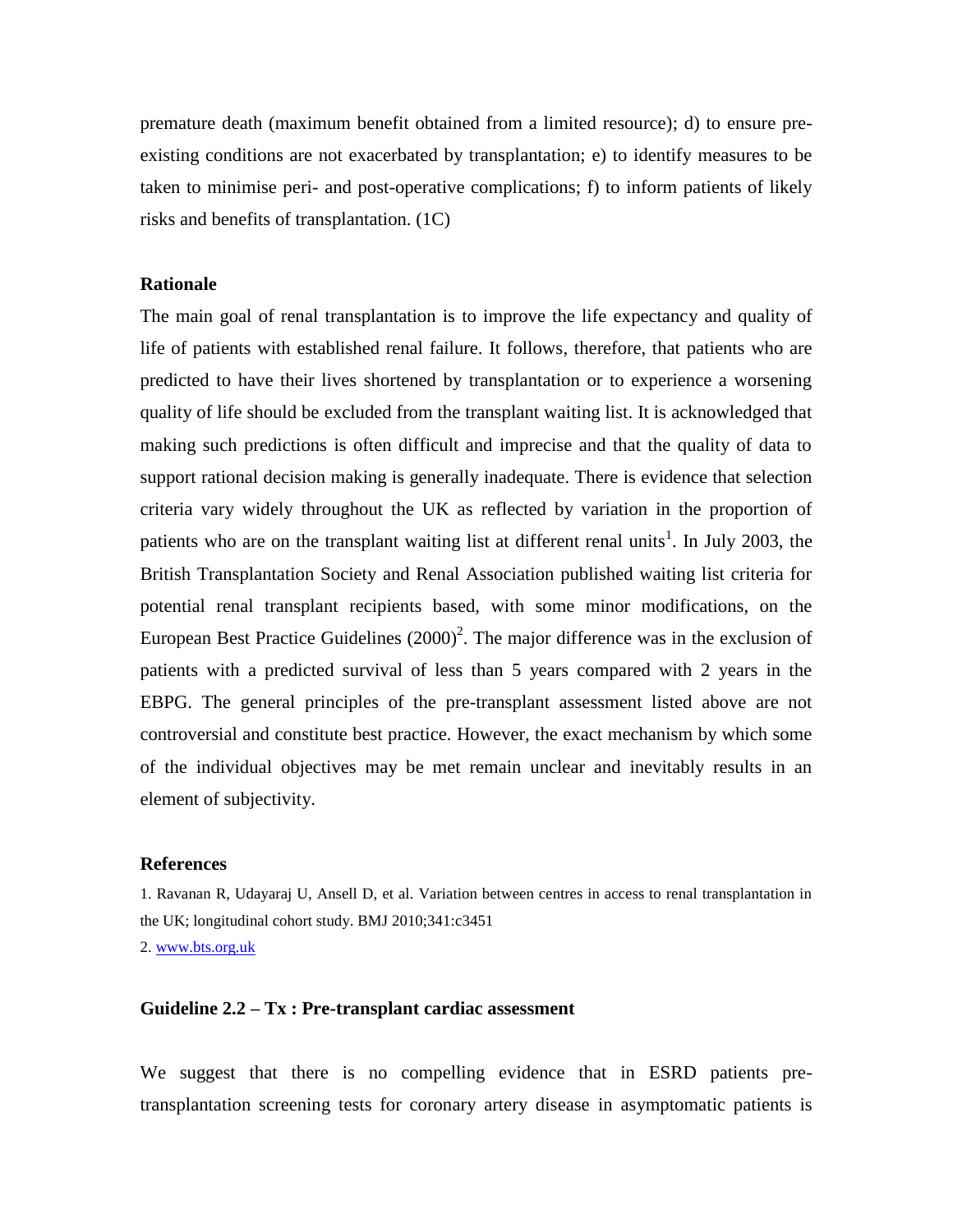effective in preventing future cardiac events or reducing mortality after transplantation. Until better evidence emerges, screening tests may be best used to identify high-risk patients for exclusion from the transplant waiting list. (2C)

#### **Rationale**

Although age, diabetes mellitus and pre-existing coronary artery/peripheral vascular disease are factors that identify individuals at a higher risk of cardiac mortality after transplantation<sup>1-3</sup>, it is uncertain whether revascularisation of coronary artery lesions reduces the risk of postoperative events or prolongs survival of patients before transplantation. In a prospective observational cohort study of 300 consecutive patients screened for cardiovascular disease in Glasgow prior to listing for transplantation, there was no significant survival difference between those patients referred for coronary angiography compared to those who were not, despite the higher perceived cardiovascular risk of patients undergoing invasive tests<sup>4</sup>. There was also no apparent survival difference between patients who underwent percutaneous coronary intervention (PCI) compared with those who underwent angiography without intervention, or those who had no angiography although the numbers were small and the rate of intervention was low. While the results of screening (including the inability to perform an exercise stress test for >6 minutes) were important predictors of survival, they did not lead to intervention and did little more than exclude patients from transplantation. Furthermore, trials in the non-renal population have shown that prophylactic coronary artery revascularization does not reduce long term all cause mortality or improve outcomes in high risk patients undergoing major non-cardiac surgery<sup>5</sup>. To answer the question of whether pre-transplant screening and subsequent coronary intervention improves survival in ESRD patients with coronary artery disease requires a large prospective multi-centre randomised study. Until then it remains uncertain whether screening and subsequent intervention in high-risk patients is effective in preventing future cardiac events or reducing mortality after transplantation <sup>6</sup>. When performed, screening tests may be best used to identify high-risk patients for exclusion from the transplant waiting list.

## **References**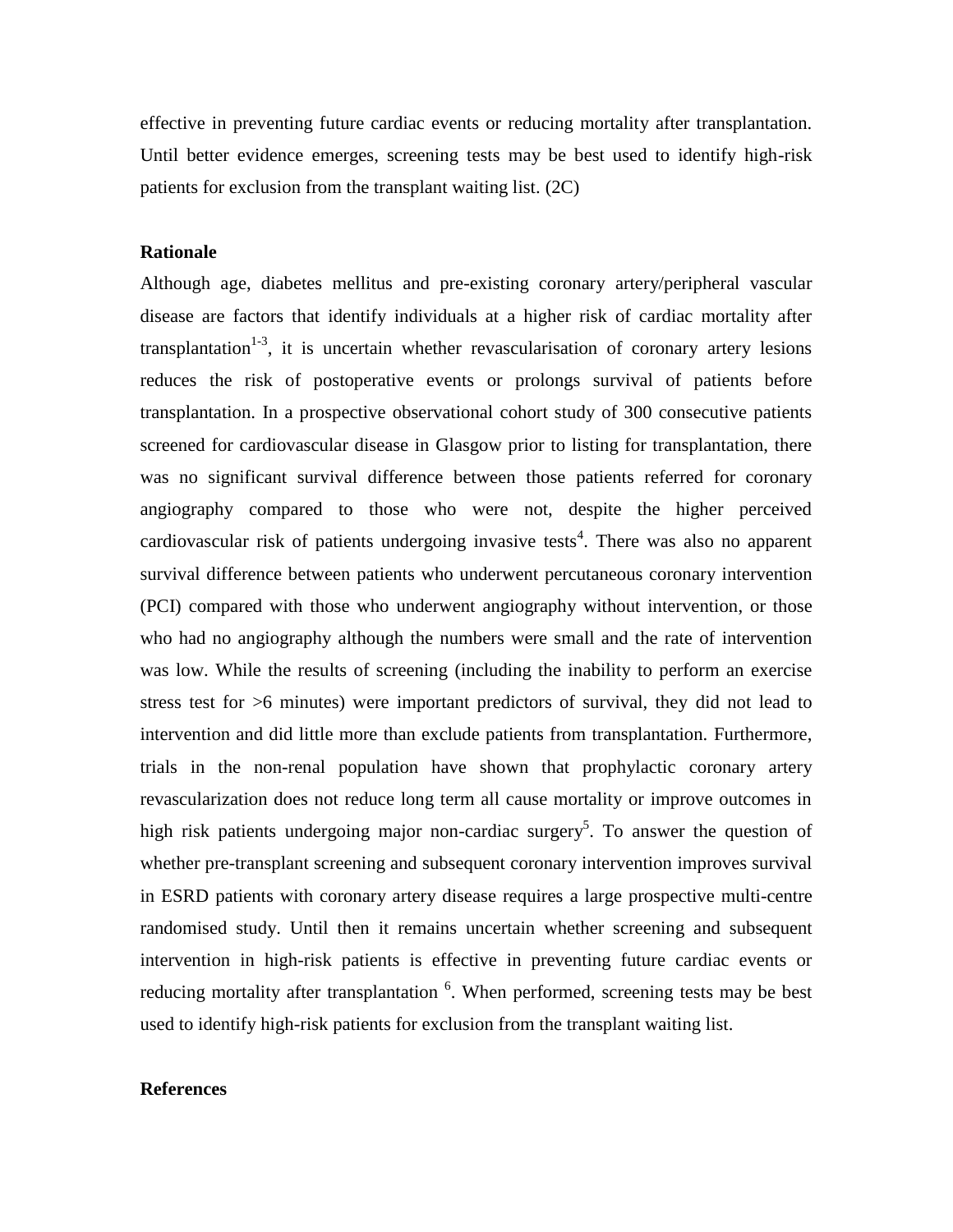1. Le A., Wilson R, Douek K et al. Prospective risk stratification in renal transplant candidates for cardiac death. American Journal of Kidney Dis 1994;24(1):65-71

2. Humar A, Kerr AR, Ramcharan T et al. Peri-operative cardiac morbidity in kidney transplant recipients: incidence and risk factors. Clinical Transplantation 2001;15:154-8

3. Lentine K.L., Brennan DC, Schnitzler MA. Incidence and predictors of myocardial infarction after kidney transplantation. J Am Soc Nephrol 2005;16(2):496-506

4. Patel RK, Mark PB, Johnston N et al. Prognostic value of cardiovascular screening in potential renal transplant recipients: a single-centre prospective observational study. Am J Transplant 2008;8:1673-834

5. McFalls EO, Ward HB, Moritz TE et al. Coronary-artery revascularization before elective major vascular surgery. N Engl J Med 2004;351(27):2795-804

6. Kasiske BL, Malik MA, Herzog CA. Risk-stratified screening for ischemic heart disease in kidney transplant candidates. Transplantation 2005; 80(6):815-8201.

#### **Guideline 2.3 – Tx : Preparation of the renal transplant recipient**

We suggest that the use of pre-operative beta-blockers may be considered in patients at high cardiovascular risk undergoing renal transplantation but should be introduced at least 1 month before transplantation. Beta-blockers should not be discontinued abruptly perioperatively. Low dose aspirin and clopidogrel therapy are not contraindications to transplantation. (2C)

#### **Rationale**

Despite recommendations by a number of guideline committees for the use of betablockers in high-risk patients undergoing non-cardiac surgery to prevent peri-operative cardiovascular events, evidence of the efficacy of this approach from randomised clinical trials is limited and untested in the context of renal tranplantation<sup>1</sup>. Recent evidence from a large randomised controlled trial (POISE) of perioperative beta-blockers started 2-4 hours before non-cardiac surgery showed that although the primary end-point of cardiac death, non-fatal myocardial infarction or cardiac arrest was reduced in the beta-blocker group, this was at the cost of an increased incidence of total mortality and stroke<sup>2</sup>. The most recent meta-analysis of 33 randomised trials including over 12,000 patients, of whom over 8000 were from POISE, has concluded that although peri-operative betablockers reduced the risk of non-fatal myocardial infarction (NNT 63) and myocardial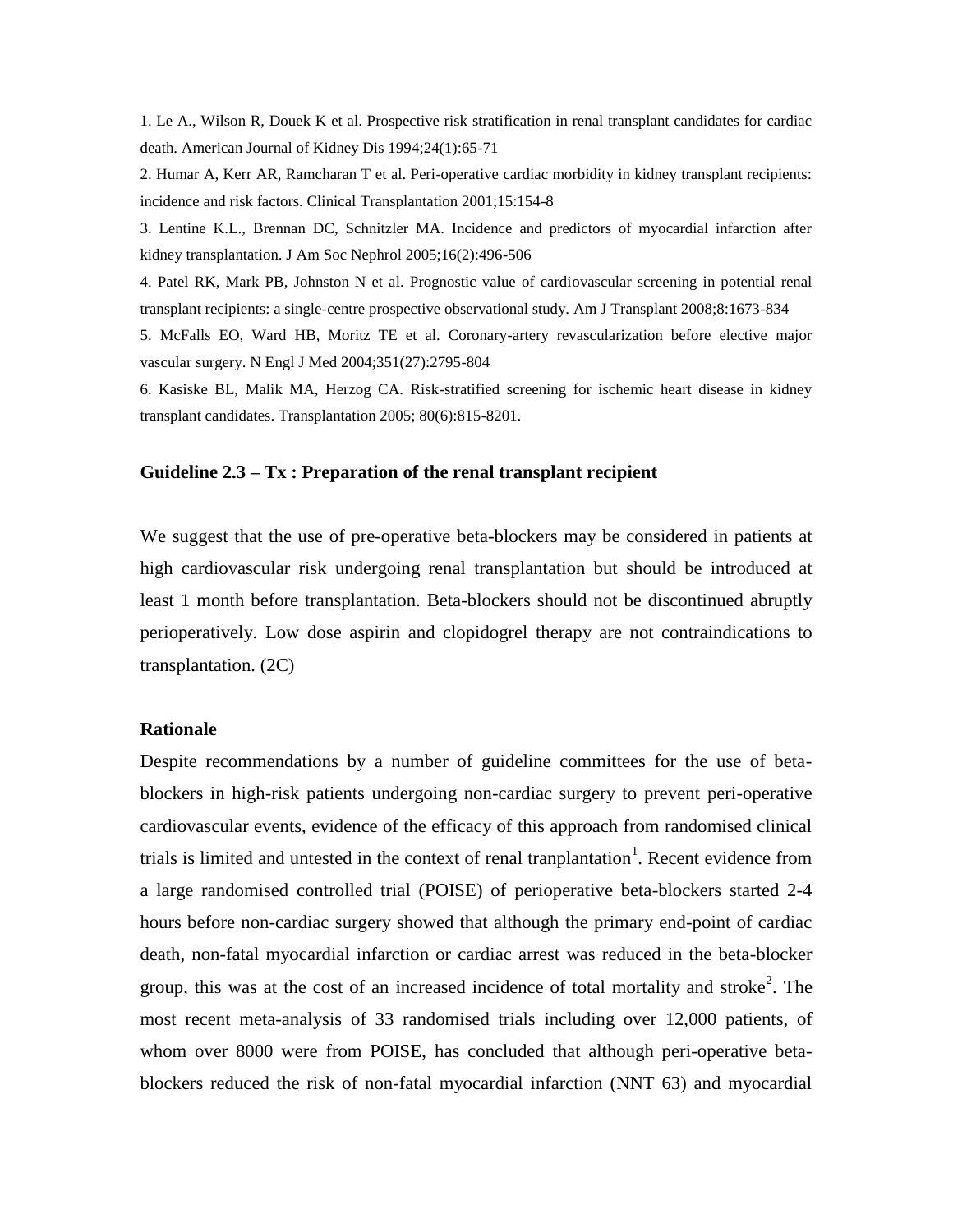ischaemia (NNT 16) there was no significant reduction in all cause mortality, cardiovascular mortality or heart failure. Indeed, their use increased the risk of bradycardia and hypotension needing treatment and increased the risk of non-fatal strokes  $(NNH 293)^3$ . A large US cohort study in which the outcome of patients undergoing noncardiac surgical procedures was analysed according to whether or not they received betablockers within the first 2 days of hospitalisation concluded that high-risk patients who received beta-blockers were significantly less likely to die in hospital. However, low risk patients receiving beta-blockers were more likely to die<sup>4</sup>. Evidence from the DECREASE study suggests that if pre-operative beta-blockers are used they should be introduced at least one month prior to transplantation<sup>5</sup>. For patients already taking a beta-blocker, therapy should be continued given the risks of sudden cessation. The recently published guideline update from the American College of Cardiology/American Heart Association provides sensible advice on pre-operative beta-blocker use based on the current published evidence<sup>6</sup>. The guidelines state that beta-blockers titrated to heart rate and blood pressure are *probably* recommended for patients undergoing intermediate- or high-risk surgical procedures whose pre-operative assessment identifies coronary heart disease or high cardiac risk. To avoid peri-operative bradycardia and hypotension, it would be prudent to start beta-blockers at least one month prior to transplantation.

Aspirin has a major role in the primary and secondary prevention of myocardial infarction and reduces the severity of silent myocardial ischaemia in both stable and unstable angina. Peri-operative aspirin therapy is associated with a significant reduction in mortality in patients undergoing coronary bypass surgery and is not associated with an increased risk of bleeding or gastritis<sup>7</sup>. It interferes with platelet aggregation induced by thromboxane  $A_2$  but not by either thrombin or high concentrations of collagen. Therefore, clinically significant bleeding should not be made worse by peri-operative aspirin<sup>8</sup>. Furthermore, the use of low dose peri-operative aspirin may reduce the risk of transplant renal vein thrombosis<sup>9</sup>. Patients taking clopidogrel may be more likely to bleed perioperatively and require blood transfusions but this should not be considered a contraindication to renal transplantation. The use of platelet infusions may reduce this  $\text{risk}^{10,11}.$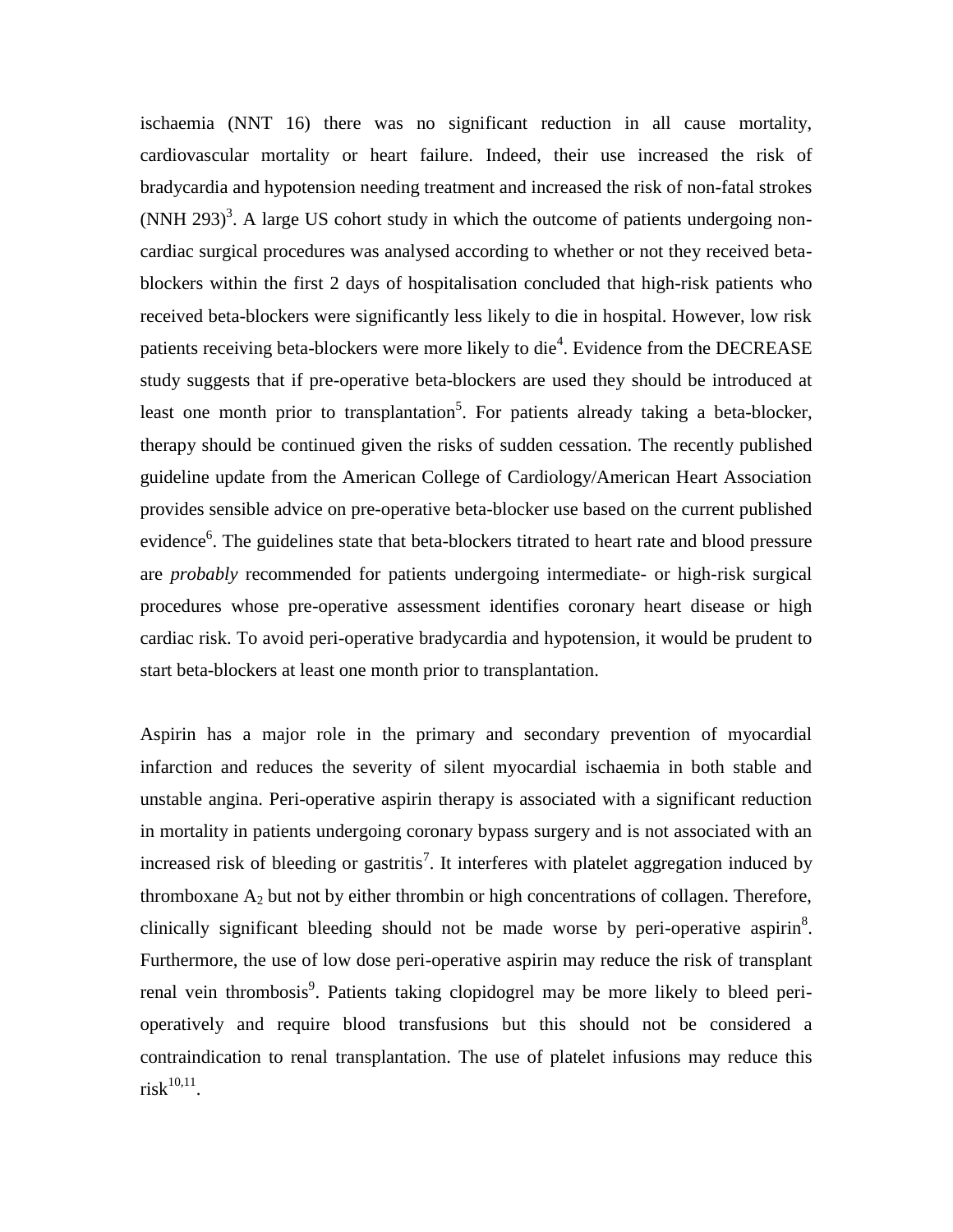#### **References**

1. Poldermans D, Bax JJ, Boersma E, et al. Guidelines for pre-operative cardiac risk assessment and perioperative cardiac management in non-cardiac surgery: the task force for preoperative cardiac risk assessment and perioperative cardiac management in non-cardiac surgery of the European Society of Cardiology (ESC) and endorsed by the European Society of Anaesthesiology (ESA). Eur Heart J 2009 30:2769-812

2. POISE Study Group, Devereaux PJ, Yang H, Yusuf S et al. Effect of extended-release metoprolol succinate in patients undergoing non-cardiac surgery (POISE trial): a randomised controlled trial. Lancet 2008; 371: 1839-47

3. Bangalore S, Wetterslev J, Pranesh S et al. Perioperative β blockers in patients having non-cardiac surgery: a meta-analysis . Lancet 2008 372:1962-76

4. Lindenauer PK., Pekow P, Wang K et al. Perioperative beta-blocker therapy and mortality after major non-cardiac surgery. N Engl J Med 2005;353(4):349-61

5. Poldermans D, Boersma E, Bax JJ et al. The effect of bisoprolol on perioperative mortality and myocardial infarction in high-risk patients undergoing vascular surgery. N Engl J Med 1999;34:1789-95

6. Fleischmann KE, Beckman JA, Buller CE et al. ACCF/AHA focused update on perioperative beta blockade. J Am Coll Cardiol 2009;54:2102-28.

7. Mangano DT and the Multicenter Study of Peri-operative Ischemia Research Group. Aspirin and mortality from coronary bypass surgery. N Engl J Med 2002;347(17):1309-17

8. Auerbach A, Goldman L. Assessing and reducing the cardiac risk of non-cardiac surgery. Circulation 2006;113(10):1361-76

9. Robertson AJ, Nargund V, Gray DW, and Morris PJ. Low dose aspirin as prophylaxis against renal-vein thrombosis in renal-transplant recipients. Nephrol Dial Transplant 2000;15(11):1865-81.

10. Ozao-Choy J, Tammaro Y, Fradis M, et al. Clopidogrel and bleeding after general surgery procedures. Am Surg 2008;74:721-5

11. Bry W, Peddi V, Katznelson S, et al. Kidney transplantation on Plavix: Feasible or foolhardy? Am J Transplant 2008;8(s2):516

#### **Guideline 2.4 – Tx : Preparation of the renal transplant recipient**

We recommend that patients should be strongly encouraged to stop smoking before and after transplantation. Formal smoking cessation programmes should be offered and accessed in primary care. (1A)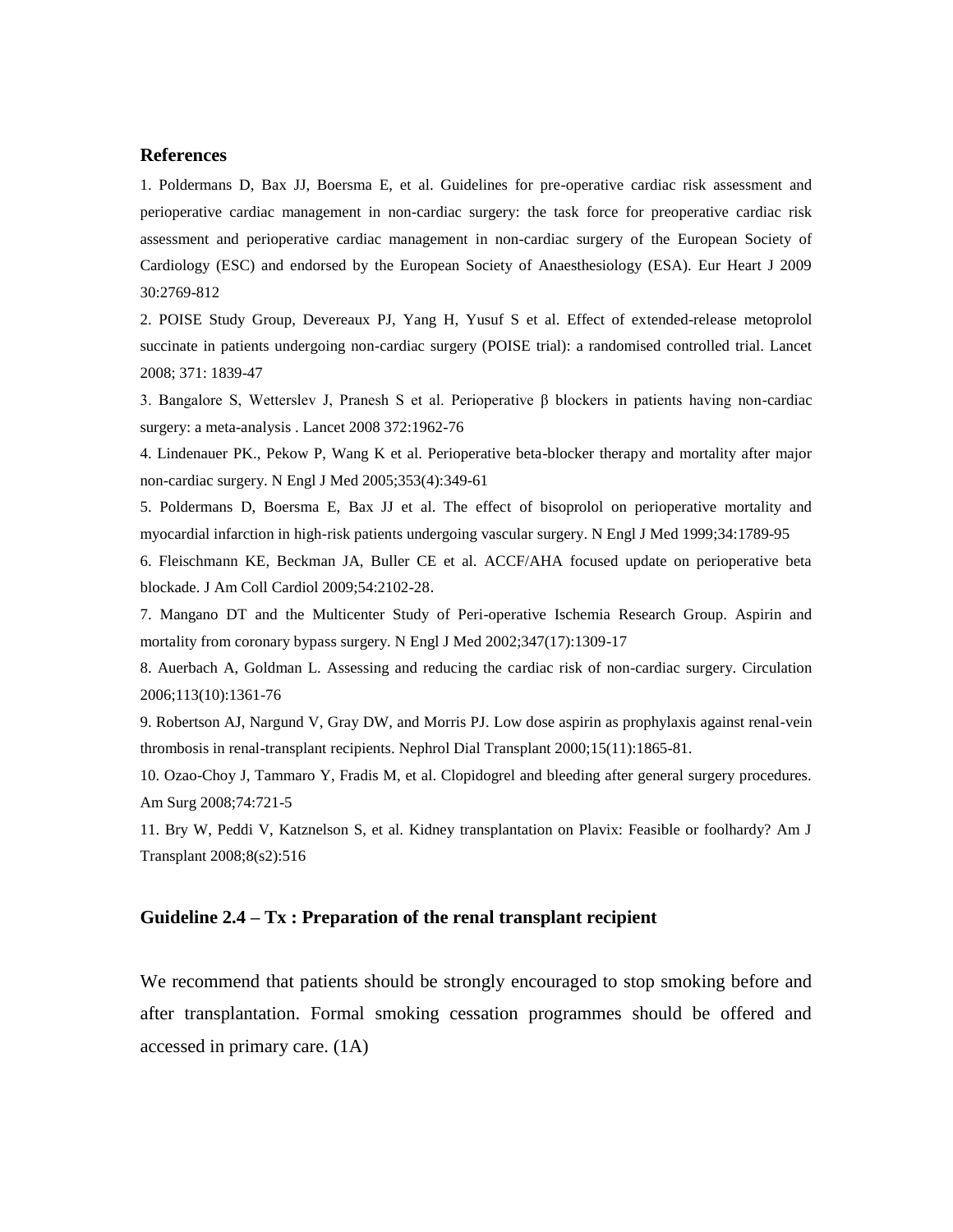#### **Audit measure**

The proportion of patients who smoke (or have given up within the last year)

- a) whilst listed for transplantation.
- b) one year after renal transplantation.

#### **Rationale**

Cigarette smoking increases the risk of cancer and cardiovascular disease in the general population. Only a few studies have examined the effect of cigarette smoking on renal transplantation but all show an association with reduced patient and graft survival. In one study of patients with a functioning graft at least one year after transplantation, cigarette smoking correlated with reduced patient survival and the magnitude was quantitatively similar to that conferred by diabetes<sup>1</sup>. In a larger single centre North American study, smoking more than 25 pack-years at the time of transplantation (compared to smoking less than 25 pack-years or never having smoked) was associated with a 30% higher risk of graft failure after correcting for multiple known risk factors<sup>2</sup>. The increase in graft failure was largely due to an increase in deaths. Stopping smoking more than 5 years before transplantation reduced the relative risk of graft failure by 34%. The relative risks of major cardiovascular disease events and invasive malignancies were significantly increased in smokers. Similar results have been observed in another study in which pretransplant smoking was associated with reduced transplant and death-censored graft survival, although death-censored graft survival was significantly higher in patients who stopped smoking before transplant evaluation<sup>3</sup>. Evidence suggests that with appropriate interventions, many patients can stop smoking $4-5$ .

#### **References**

1. Cosio FG, Falkenhain ME, Pesavento TE, et al. Patient survival after renal transplantation: II. The impact of smoking. Clin Transplant 1999;13(4):336-41

2. Kasiske B and Klinger D. Cigarette smoking in renal transplant recipients. J Am Med Assoc 2000;11:753-59

3. Sung RS, Althoen M, Howell TA, et al. Excess risk of renal allograft loss associated with cigarette smoking. Transplantation 2001;71(12):1752-57

4. Silagy C, Mant D, Fowler G, Lodge M. Meta-analysis on efficacy of nicotine replacement therapies in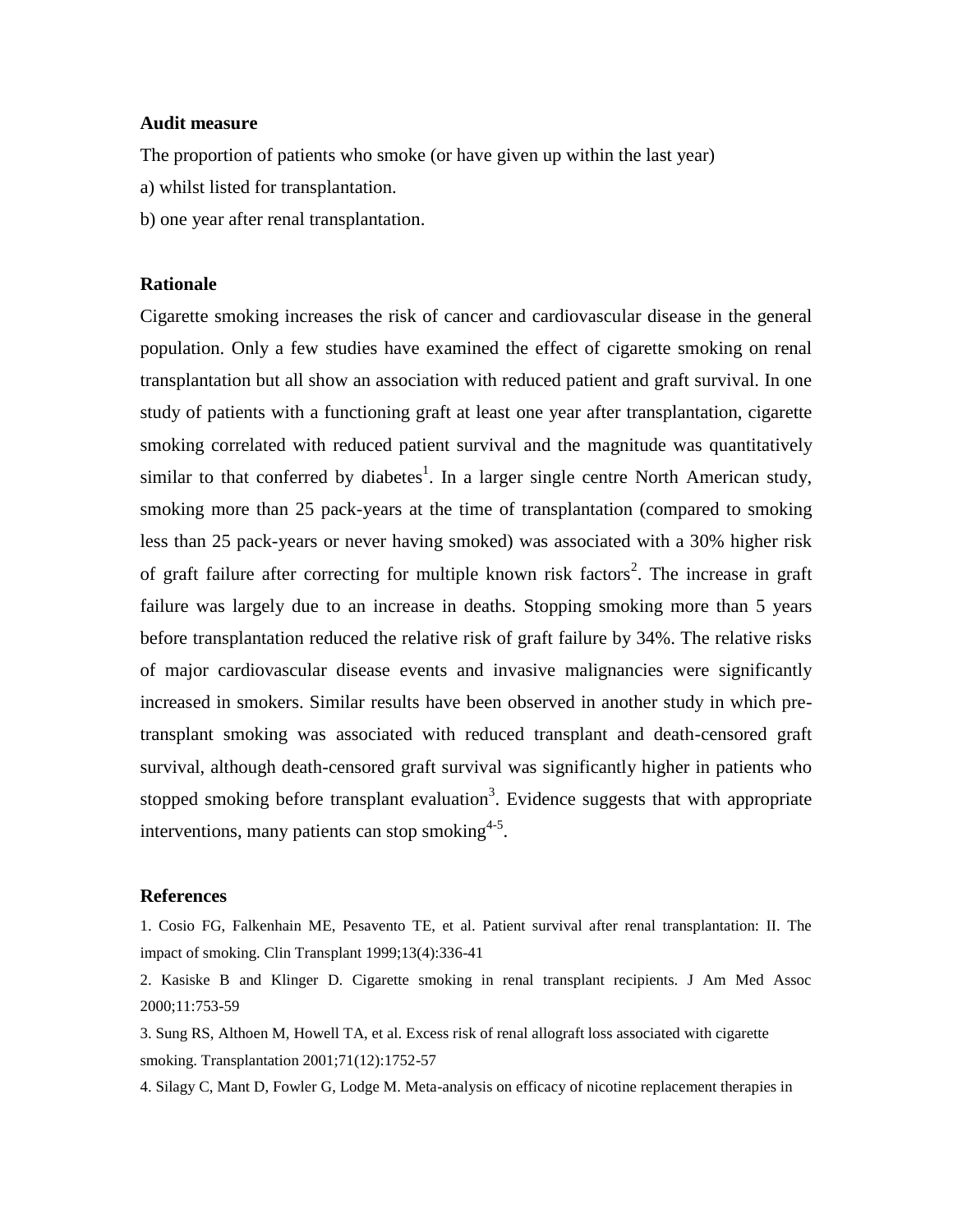smoking cessation. Lancet 1994;343:139-42

5. Hughes JR, Goldstein MG, Hurt RD, Shiffman S. Recent advances in the pharmacotherapy of smoking. J Am Med Assoc 1999;281:72-6

## **Guideline 2.5 – Tx : Preparation of the renal transplant recipient**

We recommend that obese patients (BMI > 30 kg/m<sup>2</sup>) present technical difficulties and are at increased risk of peri-operative complications. They should be screened rigorously for cardiovascular disease and each case considered individually. Although obesity is not an absolute contra-indication to transplantation, individuals with a BMI >40 kg/m<sup>2</sup> are less likely to benefit. (1B)

#### **Audit measure**

a). The proportion of obese patients (BMI > 30 kg/m<sup>2</sup>) on the transplant waiting list who have had a cardiac assessment.

b). The number of patients with BMI >40 kg/m<sup>2</sup> who are on the transplant waiting list and the reason for their inclusion.

#### **Rationale**

Body mass index (BMI) is the most widely used marker of obesity despite its limitations. According to the WHO classification a BMI of 30-34.9 kg/m<sup>2</sup> is defined as obese class I (mild), 35-39.9 kg/m<sup>2</sup> as obese class II (moderate) and >40 kg/m<sup>2</sup> as obese class III (morbid). The impact of obesity on outcome after renal transplantation has been controversial. For obese patients overall, registry data have demonstrated a significant survival advantage for recipients of both deceased and living donor transplantation compared with remaining on dialysis<sup>1</sup>. However, recipients of deceased donor transplants with a BMI >41 kg/m<sup>2</sup> had no survival benefit. Some single centre studies have shown that wound infection, delayed graft function and weight gain are more common in moderately and morbidly obese transplant recipients although patient and graft survival are unchanged<sup>2-4</sup>. In a small paired kidney analysis of 28 pairs, obesity defined as a BMI  $>$ 30 kg/m<sup>2</sup> was associated with decreased graft survival at 5 years<sup>5</sup>. In another study in which patients were rigorously screened (and excluded) for cardiovascular disease before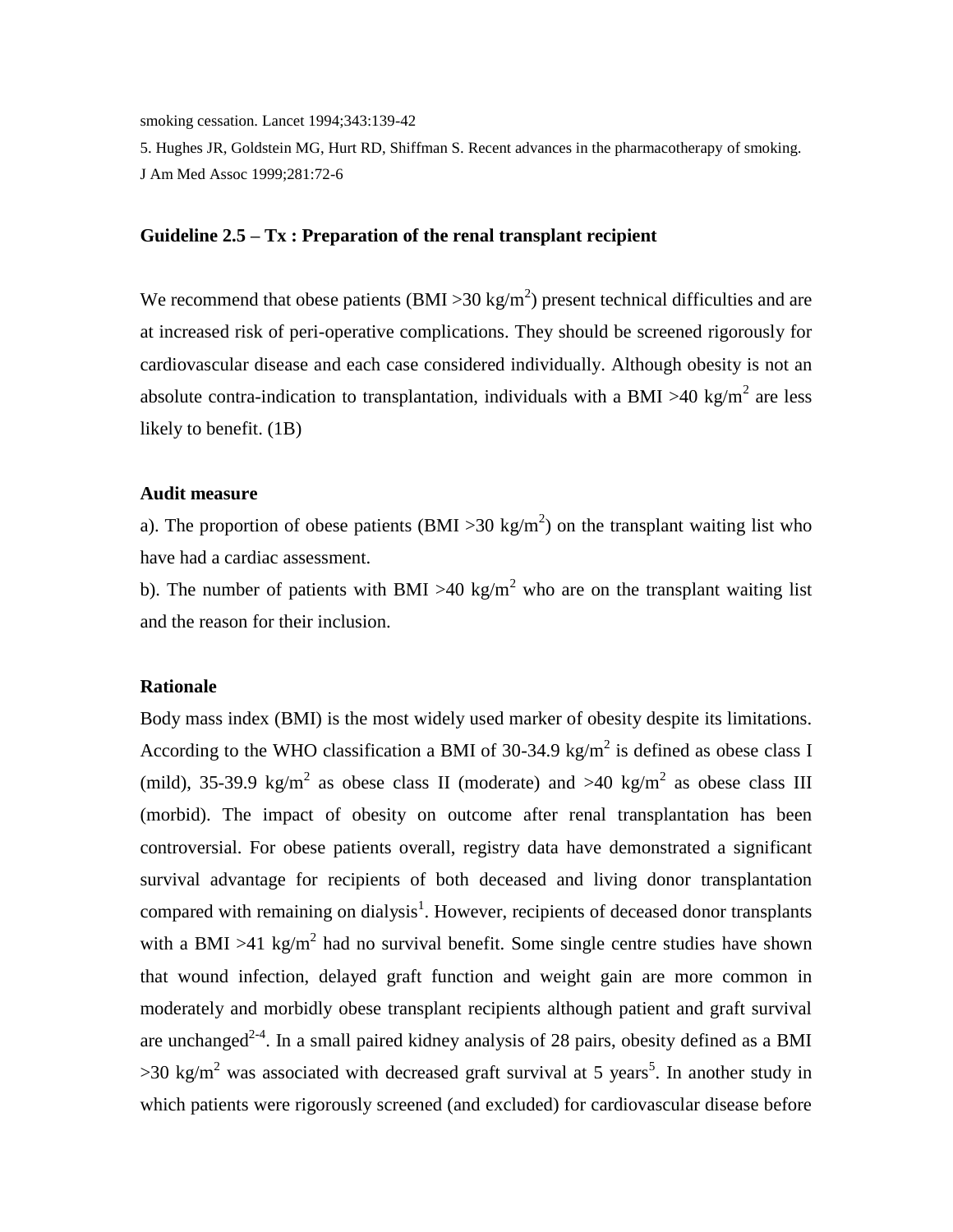acceptance for transplantation, 5 year patient and graft survival were no different in the obese (BMI >30 kg/m<sup>2</sup>) group although wound breakdown was commoner<sup>6</sup>. A recent analysis of 27,377 patients from the UNOS database showed that compared with normal weight patients, a BMI > 35 kg/m<sup>2</sup>was independently associated with an increased risk of delayed graft function, prolonged hospitalisation, acute rejection and decreased overall graft survival, although a high proportion of such individuals were African Americans and had diabetes mellitus<sup>7</sup>.

#### **References**

1. Glanton CW, Kao TC, Cruess D, et al. Impact of renal transplantation on survival in end-stage renal disease patients with elevated body mass index. Kidney Int 2003;63(2):647-53

2. Drafts HH, Anjum MR, Wynn JJ, et al. The impact of pre-transplant obesity on renal transplant outcomes. Clin Transplant 1997;11:493-96

3. Howard RJ, Thai VB, Patton PR, et al. Obese kidney transplant recipients have good outcomes. Transplant Proc 2001;33:3420-3421

4. Lynch RL, Ranney DN, Shijie C, et al. Obesity, surgical site infection and outcome following renal transplantation. Ann Surgery 2009;250:1014-1020.

5. Yamamoto S, Hanley E, Hahn AB, et al. The impact of obesity in renal transplantation: an analysis of paired cadaver kidneys. Clin Transplant 2002;16(4):252-56

6. Johnson DW, Isbel NM, Brown AM, et al. The effect of obesity on renal transplant outcomes. Transplantation 2002;74(5):675-81

7. Gore JL, Pham PT, Danovitch GM, et al. Obesity and outcome following renal transplantation. Am J Transplant 2006;6:357-63

## **Guideline 2.6 – Tx : Preparation of the renal transplant recipient**

We recommend that all potential transplant recipients should be tested for prior exposure to viral infections including: cytomegalovirus (CMV), Epstein-Barr virus (EBV), varicella zoster virus (VZV), hepatitis B and C and human immunodeficiency virus (HIV). Immunization should be offered to all hepatitis B (if not already immunised) and VZ virus antibody negative patients before transplantation. Patients otherwise suitable for renal transplantation with evidence of chronic hepatitis B and/or C or HIV infection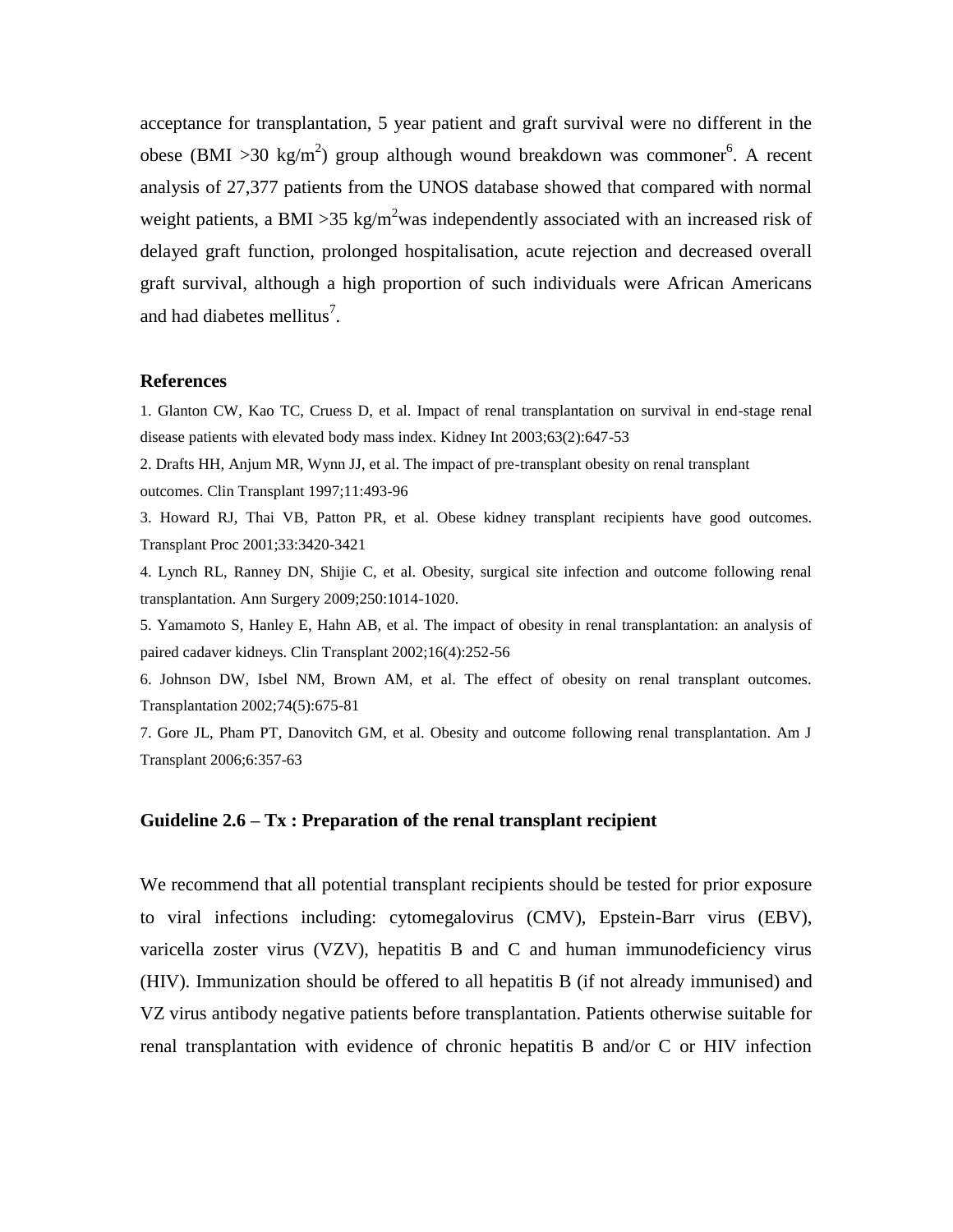should be managed according to British Transplantation Society and European Best Practice Guidelines prior to transplantation. (1A)

#### **Audit measure**

a). The proportion of patients on the transplant waiting list whose viral status is known for CMV, EBV, VZV, hepatitis B and C and HIV.

b). The proportion of VZV and HBc antibody negative patients on the transplant waiting list who have been immunised against these viruses.

#### **Rationale**

It is important to know if potential transplant recipients have had exposure to certain viruses, notably Epstein-Barr virus (EBV), cytomegalovirus (CMV) and varicella zoster virus (HZV). EBV negative recipients of an EBV positive transplant have a seven-fold increased risk of post-transplant lympho-proliferative disorder  $(PTLD)^1$ . Knowledge of recipient CMV serology at transplantation is essential to guide antiviral prophylactic strategies<sup>2</sup>.

Potential recipients who are hepatitis B surface antigen positive will require assessment by a hepatologist with liver biopsy if circulating viral DNA is present, before placement on the waiting list<sup>3</sup>. Active viral replication, chronic active hepatitis or cirrhosis has a poor prognosis if untreated before transplantation<sup>4</sup>. In hepatitis C, survival posttransplantation is increased over remaining on dialysis<sup>5</sup>. It is recommended that the potential transplant recipient has a liver biopsy to assess liver damage and consideration of treatment before transplantation<sup>6</sup>.

The advent of highly active antiviral therapy has revolutionized the prognosis of HIV, and early experience suggests similar early graft and patient survival rates between HIV – positive and negative renal transplant recipients<sup>7</sup>. Guidelines for the management of potential kidney transplant recipients with HIV infection should be followed.<sup>8</sup>

#### **References**

1. Shahinian VB, Muirhead N, Jevnikar AM et al. Epstein-Barr virus seronegativity is a risk factor for late onset post-transplant lymphoproliferative disorder in adult renal allograft recipients. Transplantation 2003;75:851-6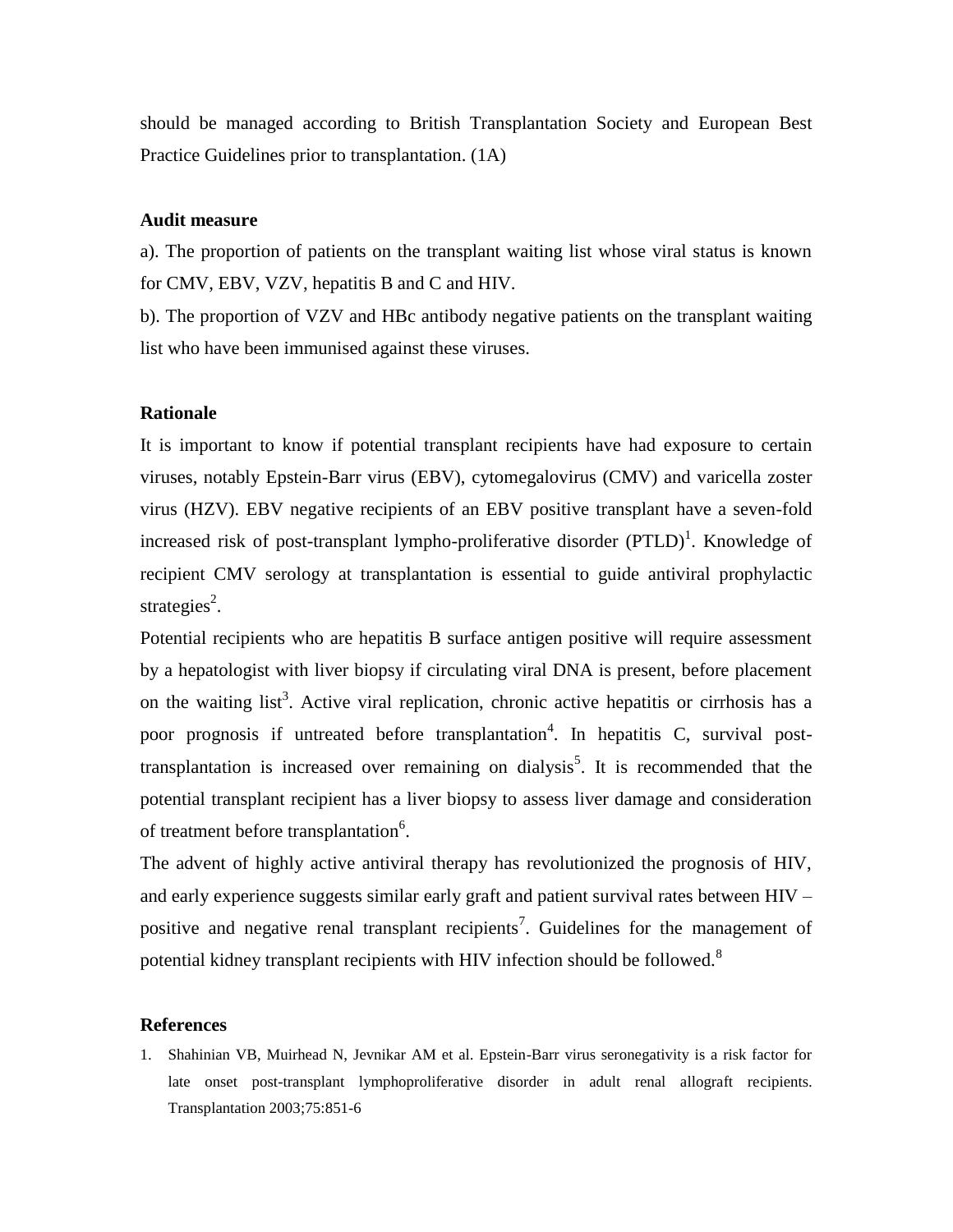- 2. Newstead C, Griffiths PD, O'Grady JG, Parameshwar JK. Guidelines for the prevention and management of cytomegalovirus after solid organ transplantation.  $2<sup>nd</sup>$  Edition. British Transplantation Society 2004. ISBN 0-9542221-3-X
- 3. European Best Practice Guidelines (EBPG). Nephrol Dial Transplant 2000;15(7):9-11
- 4. Fornairon S, Pol S, Legendre C, et al. The long-term virologic and pathologic impact of renal transplantation on chronic hepatitis B virus infection. Transplantation 1996;27:297-9
- 5. Pereira BJ, Natov SN, Bouthot BA, et al. Effects of hepatitis C infection and renal transplantation on survival in end-stage renal disease. Kidney Int 1998;53:1374-81
- 6. European Best Practice Guidelines (EBPG). Nephrol Dial Transplant 2000;15(7):7-9
- 7. Abbott KC, Swanson SJ, Agodoa LY, Kimmel PL. Human immunodeficiency virus infection and kidney transplantation in the era of highly active antiretroviral therapy and modern immunosuppression. J Am Soc Nephrol 2004;15:1633-9
- 8. Guidelines for Kidney Transplantation in Patients with HIV Disease 2005 [www.bts.org.uk/standards](http://www.bts.org.uk/standards)

## **Guideline 2.7 – Tx : Evaluation and selection of the renal transplant recipient**

We recommend that in potential recipients with previous malignancy (excluding nonmelanoma skin cancer), renal transplantation should only be considered if there is no evidence of persistent cancer. It is recommended that the waiting time between successful tumour treatment/remission and transplantation be at least 2 years. For certain malignancies the waiting time may need to be extended to more than 5 years. The Israel Penn International Transplant Tumour Registry should be consulted for tumour specific advice (www.ipittr.uc.edu/Home.cfm). (1A)

#### **Rationale**

The risk of several forms of malignancy is markedly increased after transplantation<sup>1</sup>, due in part to alteration of immune surveillance mechanisms with maintenance immunosuppression. Patients with successfully treated cancer can be considered for renal transplantation however it is important to estimate the risk of cancer relapse before placement on the transplant waiting list. Relapse of solid organ tumours is dependent upon tumour type and time interval between treatment and transplantation. Overall 53% of recurrences occur in patients transplanted within 2 years of cancer treatment, falling to 34% if the interval between treatment and transplantation is 2-5 years and 13% if the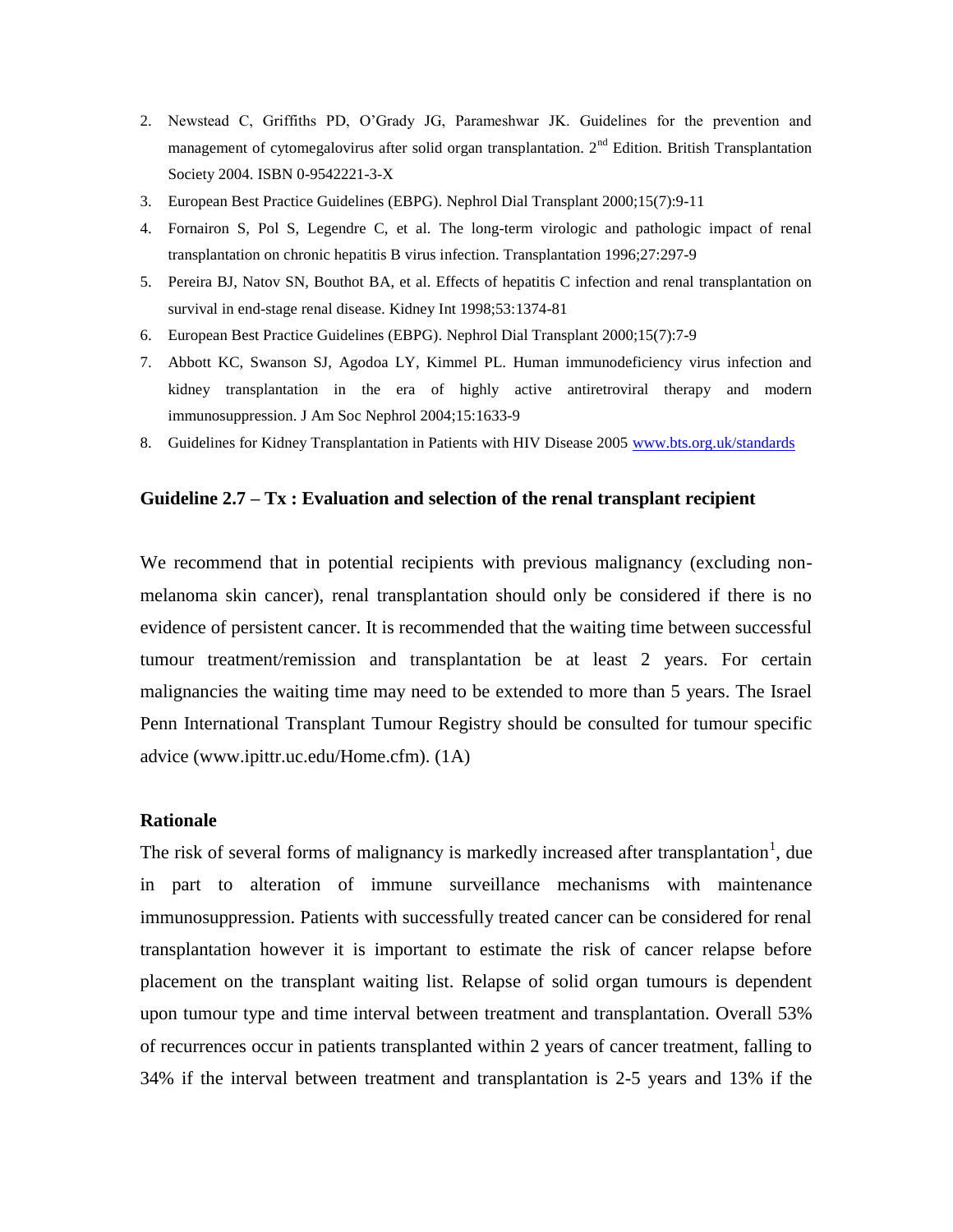interval is more than  $5$ years<sup>2</sup>. The risk of recurrence is very low for non-melanoma skin cancer and in-situ carcinoma of the cervix or bladder such that no delay in placement on the waiting list is required. The risk of recurrent colorectal cancer, melanoma, and breast cancer is higher and the disease-free interval may need to be at least 5 years before transplantation depending on circumstances<sup>2</sup>. Liaison with an oncologist is advised. Although there is evidence that dialysis patients have an increased incidence of cancer

compared with the general population<sup>3</sup>, currently there is no evidence that dialysis patients on the transplant waiting list should have increased cancer surveillance strategies over that recommended for the general population<sup>4</sup>. Previous post-transplant lymphoproliferative disease (PTLD) is not a contraindication to re-transplantation.

#### **References**

- 1. Agraharkar ML, Cinclair RD, Kuo YF, et al. Risk of malignancy with long-term immunosuppression in renal transplant recipients. Kidney Int 2004;66:383-9
- 2. Penn I. The effect of immunosuppression on pre-existing cancers. Transplantation 1993;55:742-7
- 3. Maisonneuvre P, Agodoa L, Gellert R, et al. Cancer in patients on dialysis for end-stage renal disease: An international collaborative study. Lancet 1999;10:93-9
- 4. Kiberd BA, Keough-Ryan T, Clase CM. Screening for prostate, breast and colorectal cancer in renal transplant recipients. Am J Transplant 2003;3:619-25

## **Guideline 2.8 – Tx : Evaluation and selection of the renal transplant recipient**

We recommend that patients who are at risk of developing recurrence of original renal disease should be managed according to the European Best Practice Guidelines (EBPG) and the UK Guidelines for Living Donor Kidney Transplantation. (not graded)

#### **Rationale**

Recurrent disease accounts for approximately 5% of all allograft  $loss<sup>1</sup>$ ; primary focal segmental glomerulosclerosis, IgA nephropathy, mesangiocapillary glomerulonephritis type II and diabetic nephropathy are the commonest causes. Pre-transplantation counselling should include the potential risk of recurrent disease in appropriate patients. In rare circumstances transplantation may be contraindicated because of the very high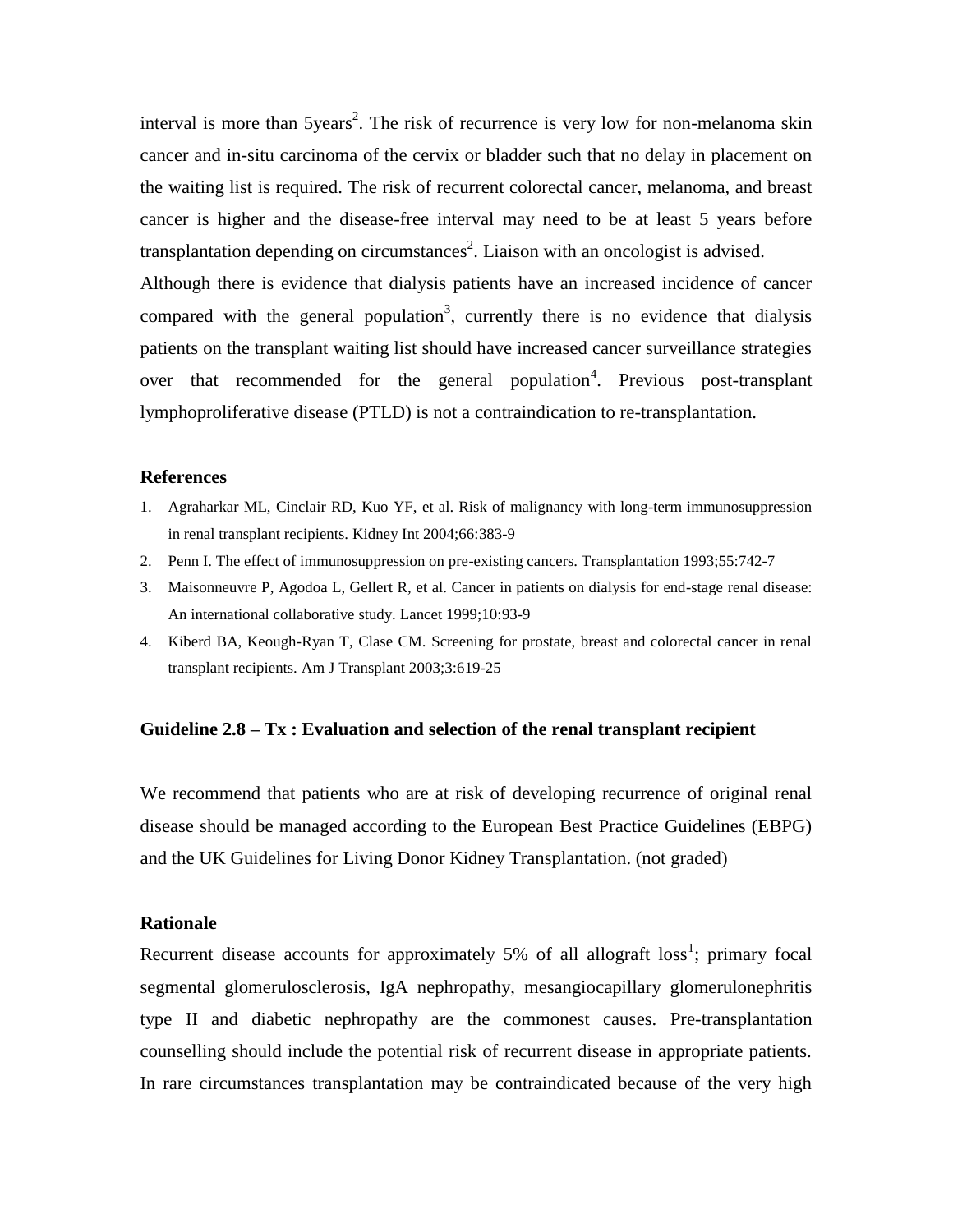risk of recurrent disease for example in recipients who have lost their first allograft early from recurrent disease<sup>2,3</sup>.

#### **References**

1. Chadban S. Glomerulonephritis recurrence in the renal graft. J Am Soc Nephrol. 2001;12(2):394-402

2. European Best Practice Guidelines (EBPG). Nephrol Dial Transplant 2000;15(7):11-20

3. http://www.bts.org.uk/transplantation/standards-and-guidelines/

#### **Guideline 2.9 – Tx : Screening investigations in the renal transplant recipient**

We suggest that there is no evidence that asymptomatic potential transplant recipients require screening for diverticular disease, peptic ulceration or gall bladder stones. (2C)

#### **Rationale**

Colonic perforation due to diverticular disease is rare with modern immunosuppressive regimes which use low dose corticosteroids. In a retrospective study in which all transplant candidates aged more than 50 years underwent screening, none of the patients with significant diverticular disease had symptomatic disease post-transplantation<sup>1</sup>. Patients with clinically significant disease should be assessed and managed according to standard practice. Peptic ulceration is now rarely a serious problem and there is a low morbidity rate even in patients with past peptic ulcer disease<sup>2</sup>. Most transplant centres ignore incidental cholelithiasis and there is no published evidence from the recent era to support a role for screening and intervention before transplantation.

#### **References**

- 1. McCune TR, Nylander WA, van Buren DH, et al. Colonic screening prior to renal transplantation and its impact on post-transplant colonic complications Clin Transplant. 1992;6(2):91-6
- 2. Troppman C, Papalois BE, Chiou A, et al. Incidence, complications, treatment, and outcome of ulcers of the upper gastrointestinal tract after renal transplantation during the cyclosporine era. J Am Coll Surg 1995;180:433-43

#### **Acknowledgements**